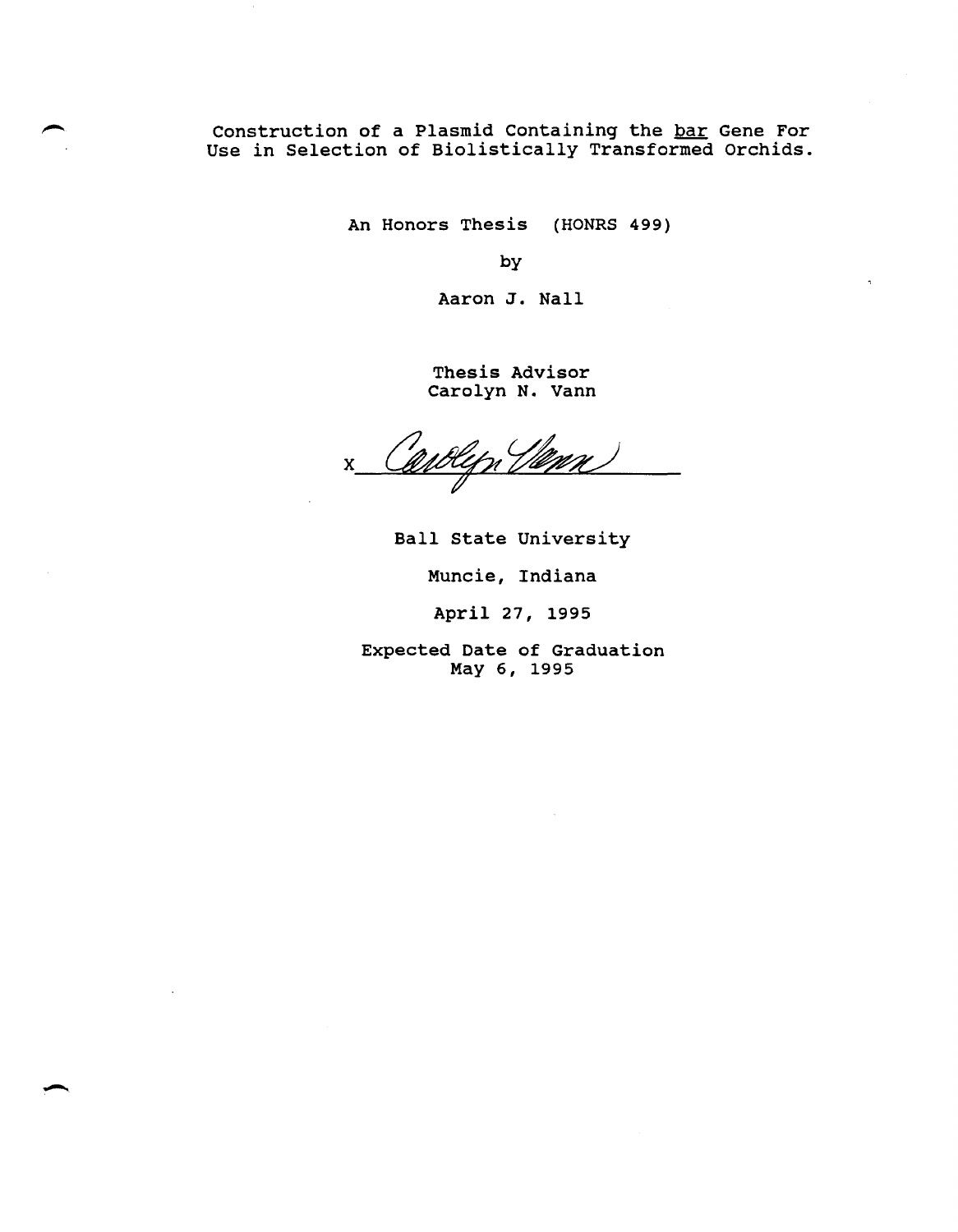## , ABSTRACT

 $\varepsilon_{\mathcal{D}}$ ى ئەل

The long term goal in our lab is to develop a method to genetically engineer/transform orchid tissue. A gene gun has been constructed to transform orchid tissues which resist more conventional transformation techniques such as Agrobacterium tumefaciens mediated DNA uptake. The plasmid pG35barB, encoding the bar gene which confirms selection based on PPT resistance, has; been successfully introduced into orchid tissues with this gene gun, and approximately 1 % of the tissues exhibited herbicida resistance. In order to mitigate viral symptoms in transformed orchids, PCR primers have been designed to amplify the Tobacco Mosaic Virus o-strain coat protein gene from infected orchid tissues. The amplified fragment can then be ligated into pG35barR and used to biolistically transform orchid tissues. Transformants will be selected by resistance to phosphinothricin due to bar expression. These transformants will be challenged with the TMV-O virus to determine if viral symptoms are reduced as a result of TMV-O coat protein gene expression.

i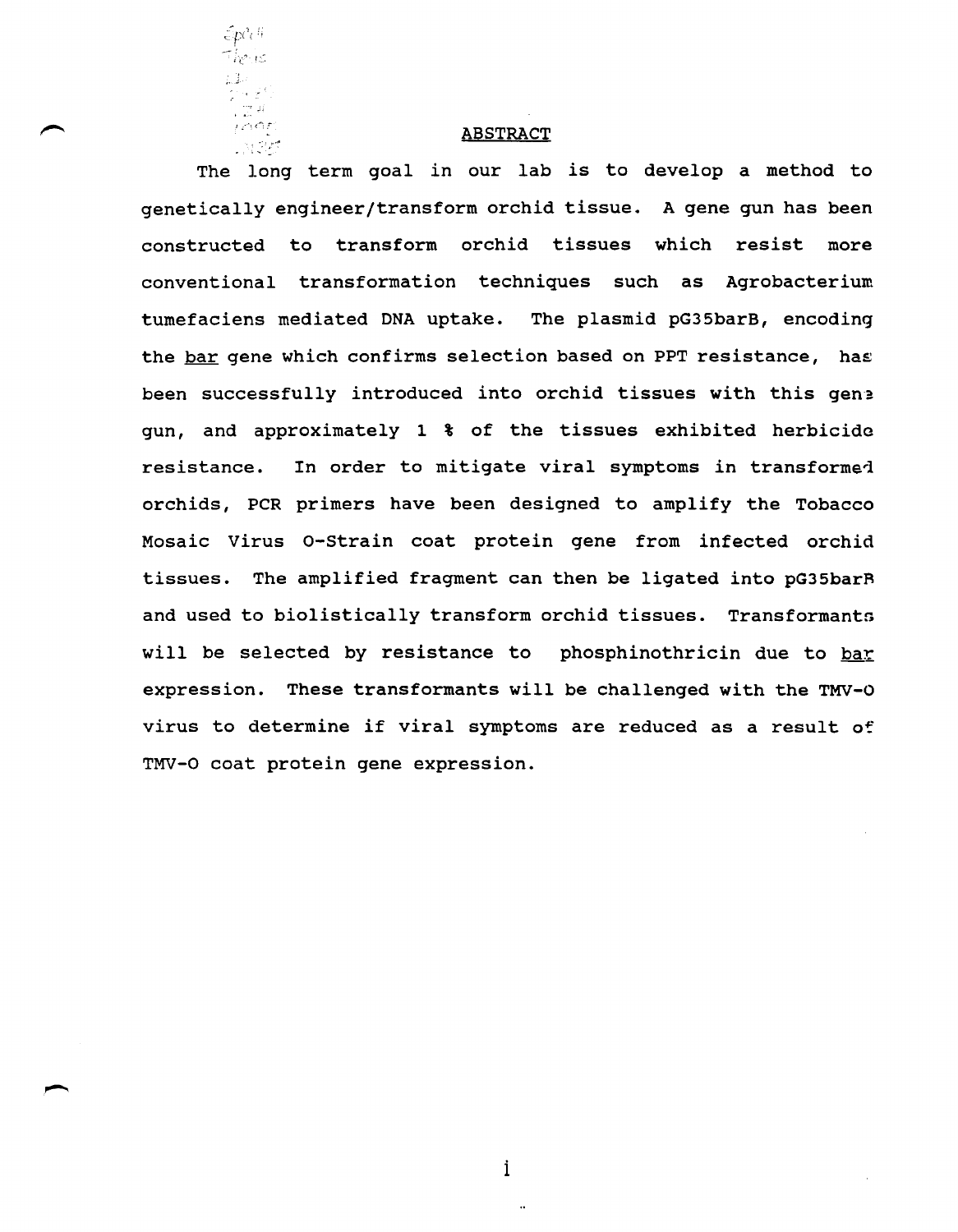#### ACKNOWLEDGEMENTS

I would like to thank Fresia Steiner for her help in the polymerase chain reaction amplification experiments. I wish to thank Steve Parsons, Chad Hutchinson and Herb Saxxon for their previous work in this project. I would especially like to thank Dr. Carolyn Vann for acting as my mentor and advisor throughout my research, both in the texts as well as in the laboratory. Funding was supplied by an honors college undergraduate research fellowship and an internal grant, both from Ball sate University.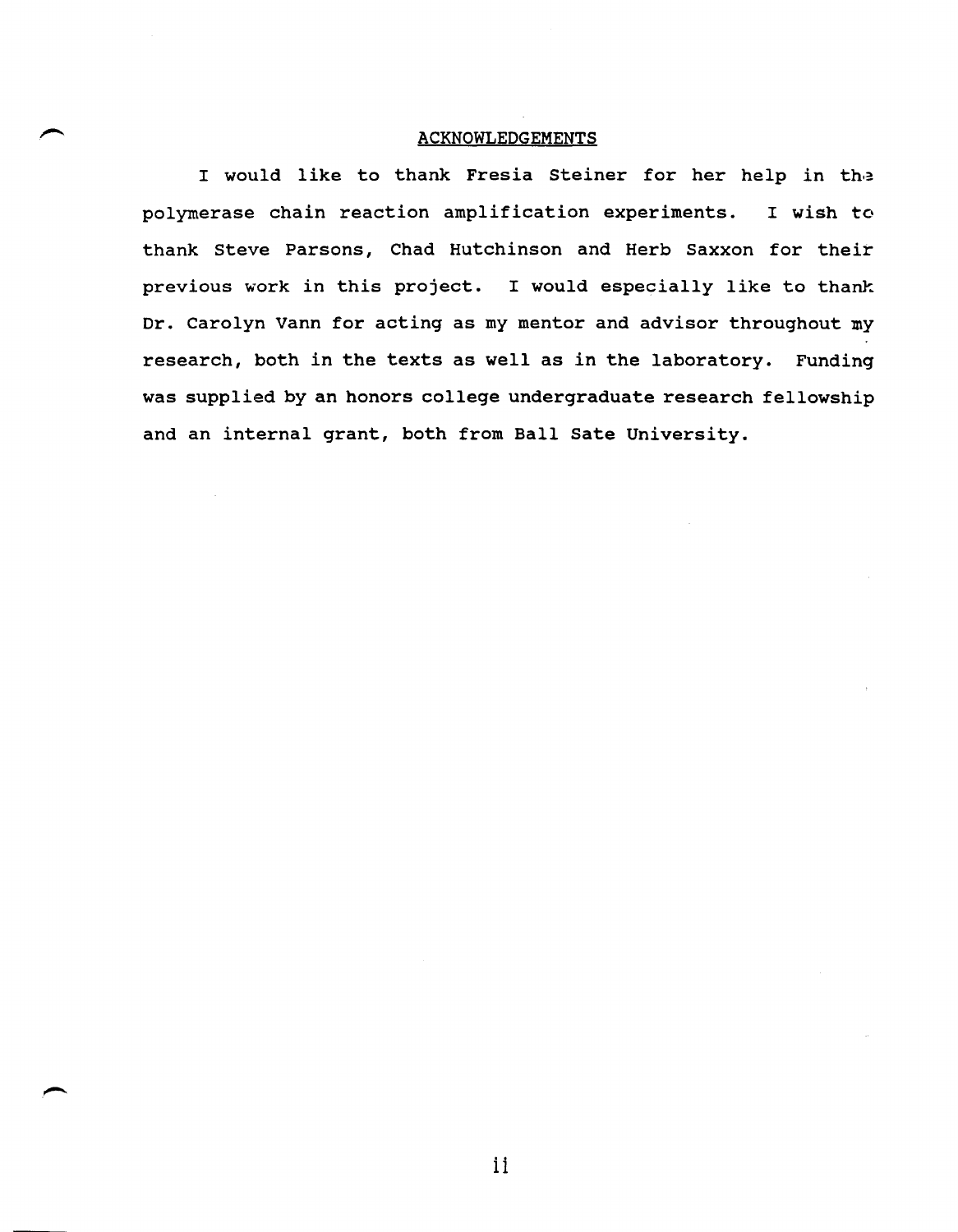## TABLE OF CONTENTS

|      |                                            | Page |                     |
|------|--------------------------------------------|------|---------------------|
| I.   |                                            |      | 1                   |
| II.  |                                            |      |                     |
|      |                                            |      | 5                   |
|      | Methods of Imparting Virus Resistance 5    |      |                     |
|      |                                            |      |                     |
|      | Biolistic Transformation                   |      | $\ddot{\mathbf{G}}$ |
|      | The selectable marker gene bar             |      | 9                   |
| TTT. |                                            |      | 13                  |
|      | Callus Tissue Culturing                    |      | <u>13</u>           |
|      | Obtaining Virus Infected Tissue            |      | 13                  |
|      |                                            |      | 13                  |
|      | CTAB Extraction of DNA                     |      | 19                  |
|      | PCR Amplification of CTAB Extracted DNA    |      | 19                  |
|      |                                            |      | 20                  |
|      | Reamplification of RT-PCR product          |      | 20                  |
|      | Agaros Gel Electrophoresis of PCR products |      | 21                  |
| IV.  |                                            |      | 22                  |
|      | PCR of CTAB extracted DNA                  |      | 22                  |
|      |                                            |      | 22                  |
|      | Reamplification of RT-PCR product          |      | 22                  |
| v.   |                                            |      | 24                  |
| VI.  |                                            |      | 25                  |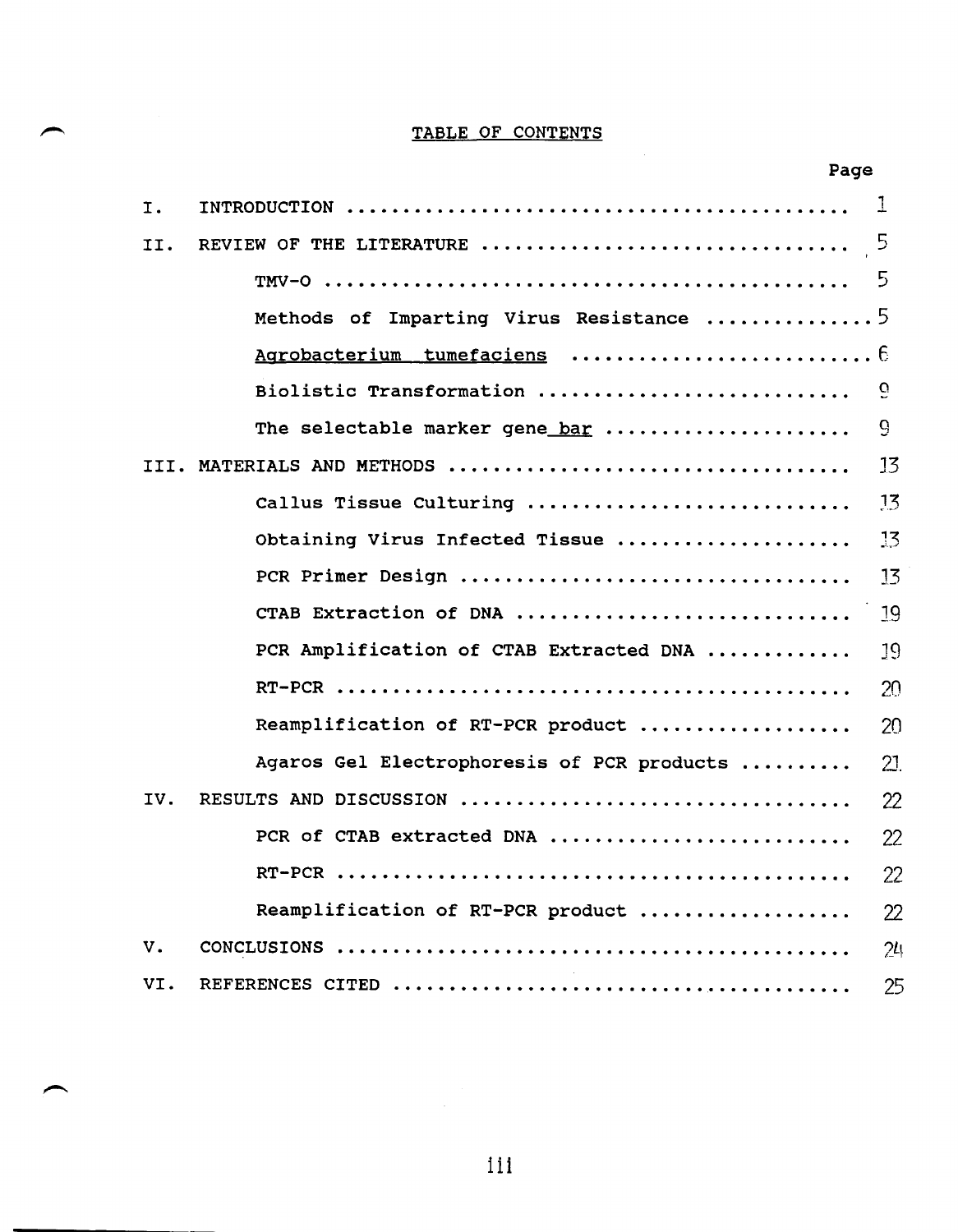# LIST OF FIGURES

| Figure | Page                                                                                                                                                                                                                                       |                |
|--------|--------------------------------------------------------------------------------------------------------------------------------------------------------------------------------------------------------------------------------------------|----------------|
| 1.     | A schematic diagram of the future of this<br>project including PCR amplification of the<br>TMV-0 CP gene, ligation into pG35barB biolistic<br>transformation of orchid tissues, and the<br>selection of transformants prior to challenging | $\overline{3}$ |
| 2.     | The Coat Protein of Tobacco Mosaic Virus, O-Strain                                                                                                                                                                                         | $\overline{7}$ |
| 3.     | Action of Agrobacterium tumefaciens during cell<br>transformation. A region of the Ti plasmid is being                                                                                                                                     |                |
| 4.     | The "gene gun" that has been constructed in<br>our lab. Tungsten particles coated with DNA<br>are injected via a syringe into the helium stream                                                                                            | $-10$          |
| 5.     | The action of the bar gene product PAT. The PPT is<br>inactivated by the acetylation of its amine group                                                                                                                                    | 11             |
| 6.     | A scaled diagram of the plasmid being used,<br>including the restriction sites which will be<br>used to insert the TMV-0 CP gene                                                                                                           | 15             |
| 7.     | A schematic diagram of the plasmid which will<br>have the TMV-O CP gene cloned in between the<br>CaMV 35 S promoter and the bar gene                                                                                                       | 16             |
| 8.     | TMV-O RNA and amino acid sequence with the PCR<br>primer regions of homology underlined                                                                                                                                                    | 17             |
| 9.     | The PCR primers designed to amplify out the<br>TMV-O CP gene while adding restriction sites<br>for ligation into the plasmid pG35barB                                                                                                      | 18             |
| 10.    | The agarose gel electrophoresis of the<br>reamplified RT-PCR products                                                                                                                                                                      | 23             |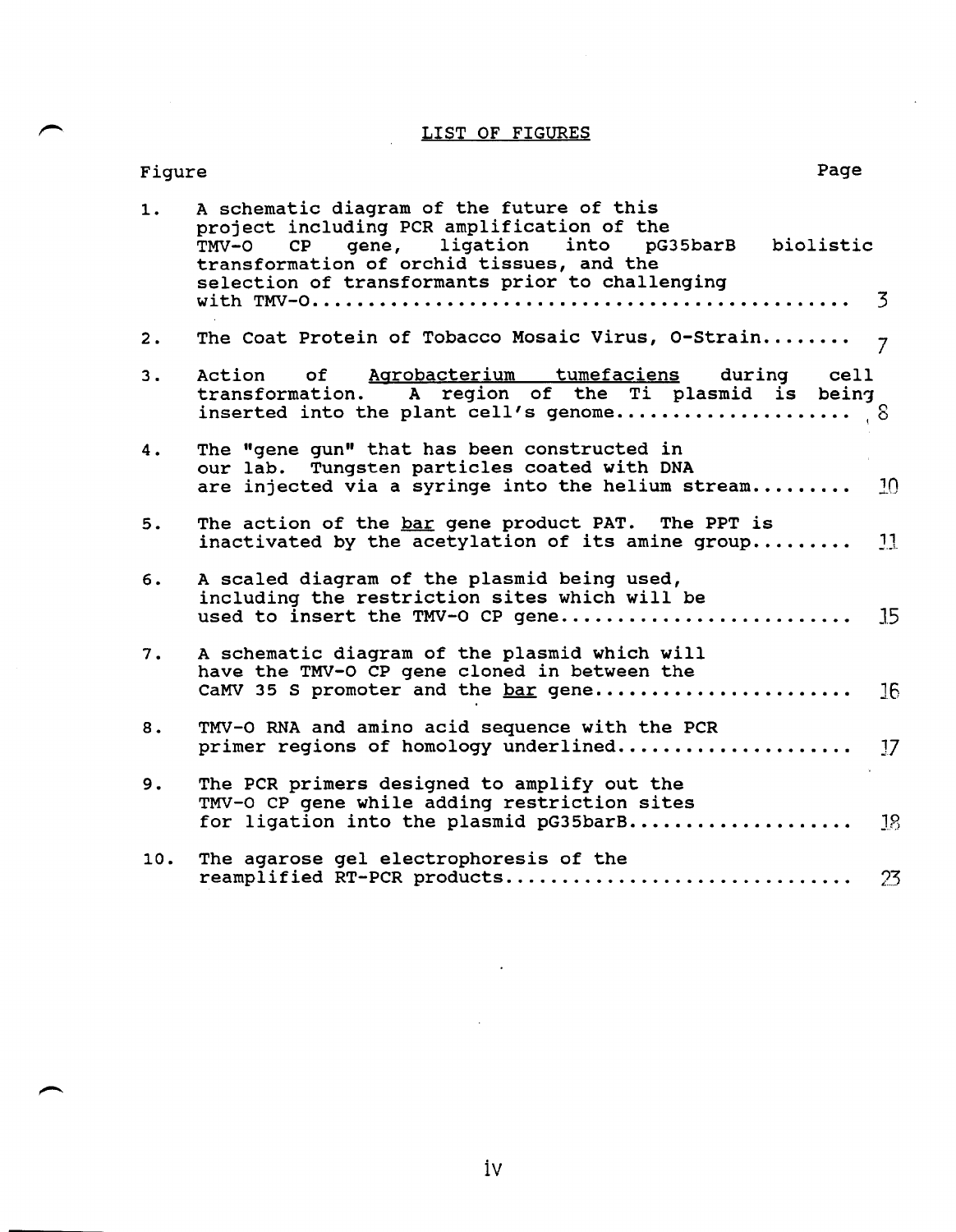## ABBREVIATIONS

 $\hat{\mathcal{A}}$ 

| <u>tumefaciens</u><br>Α.    | Agrobacterium tumefaciens             |
|-----------------------------|---------------------------------------|
| bp                          | <b>Base Pairs</b>                     |
| C.                          | Degrees Celsius                       |
| CaMV 35S                    | Cauliflower Mosaic Virus 35S Promoter |
| CDNA                        | Complimentary Deoxyribonucleic Acid   |
| CP                          | Coat Protein                          |
| <b>DNA</b>                  | Deoxyribonucleic Acid                 |
| dNTP                        | Deoxy-N Triphosphates                 |
| E. coli                     | Escherichia coli                      |
| <b>ELISA</b>                | Enzyme-linked immunosorbent assay     |
| g                           | Grams                                 |
| min                         | Minute                                |
| ml                          | Mililiters                            |
| mM                          | Millimolar                            |
| <b>mRNA</b>                 | Messenger Ribonucleic Acid            |
| $N_{2}$                     | Nitrogen                              |
| nğ                          | Nanograms                             |
| nm                          | Nanometers (Milimicrons)              |
| orf                         | Open Reading Frames                   |
| <b>PAT</b>                  | Phosphinothricin Acetyltransferase    |
| PCR                         | Polymerase Chain Reaction             |
| PPT                         | Phosphinothricin                      |
| r.p.m.                      | Revolutions per Minute                |
| <b>RNA</b>                  | Ribonucleic Acia                      |
| <u>S. hygroscopicus</u>     | Streptomyces hygroscopicus            |
| <u>S. viridochromogenes</u> | Streptomyces viridochromogenes        |
| TMV-O                       | Tobacco Mosaic Virus - O Strain       |
| ug                          | Micrograms                            |
| ul                          | Microliters                           |
| UV                          | Ultravioletv                          |

 $\frac{1}{2}$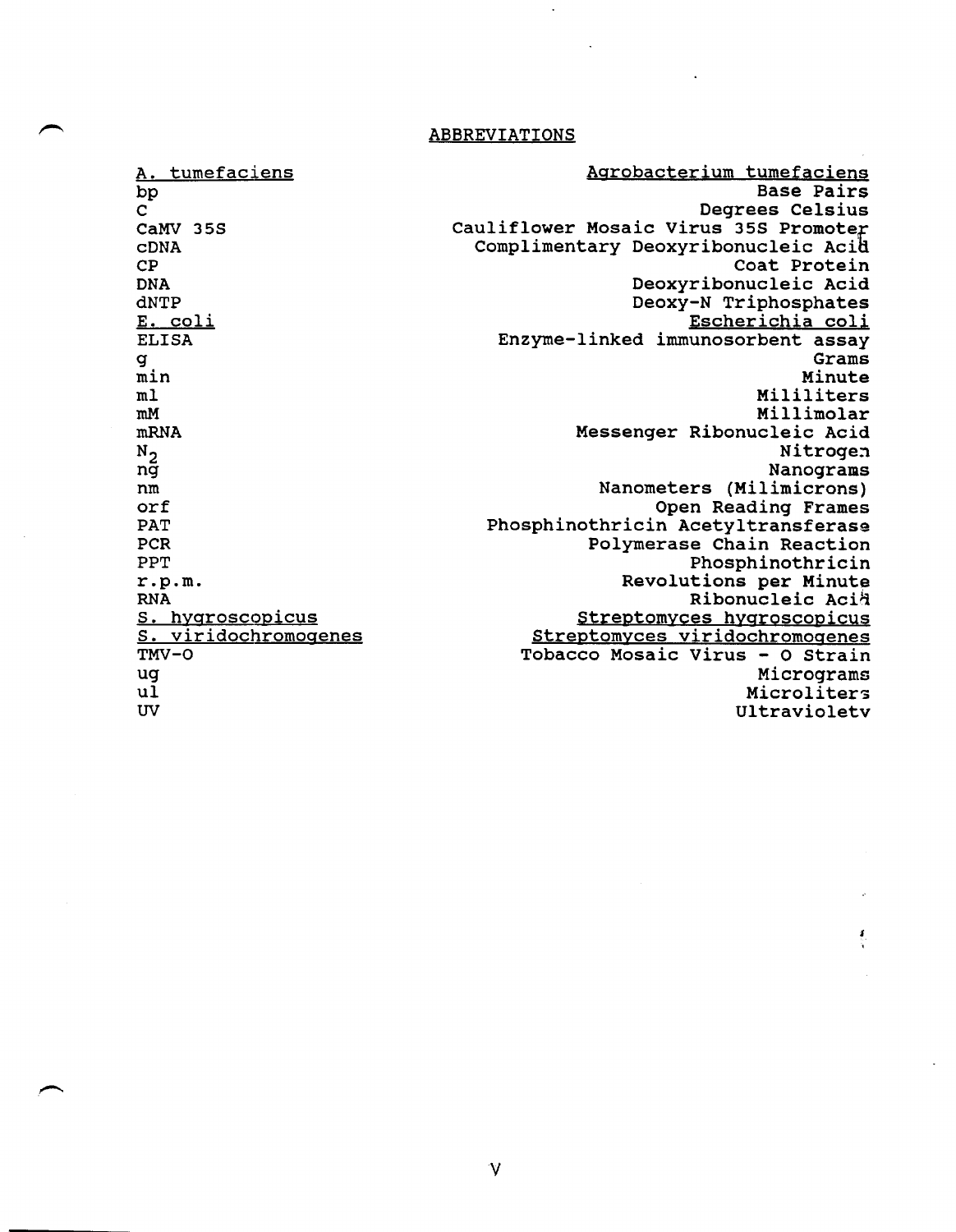#### INTRODUCTION

J

Ball state University is home to the Wheeler Orchid Collection. Due to its function as a plant rescue station for the united states customs service as well through the reception of numerous private donations, this collection holds some of the world's rarest orchids. In fact, some of the specimens are the only known representatives of their species. These orchids, as is true of many orchid species around the world, are confined to a greenhouse environment due to the massive destruction of orchi,l habitats, especially those in the Amazon Rain Forest. This greenhouse environment has some intrinsic hazards to the orchids.

In the native habitats, the orchids were very widely dispersed, and sap-transmitted viruses spread slowly. In overcrowded greenhouses, these viruses can spread rapidly, destroying the orchids [1]. Some of the orchids in the Wheeler collection are already infected and attempts have been made to isolate them from the larger portion of the collection. Additionally, fresh cutting edges are used for each plant, avoiding human-mediated sap transmission and limiting the spreading of the viruses. Unfortunately, the potential for an epidemic in the greenhouse still exists.

One of the infecting viruses is Odontoglossum Ringspot virus, also known as tobacco mosaic virus, o-strain [2]. The host symptoms for infection with this virus includes necrotic spots on the greenery and flower, ruining the commercial value of the infected orchid. Chronic infection can lead to death of the host.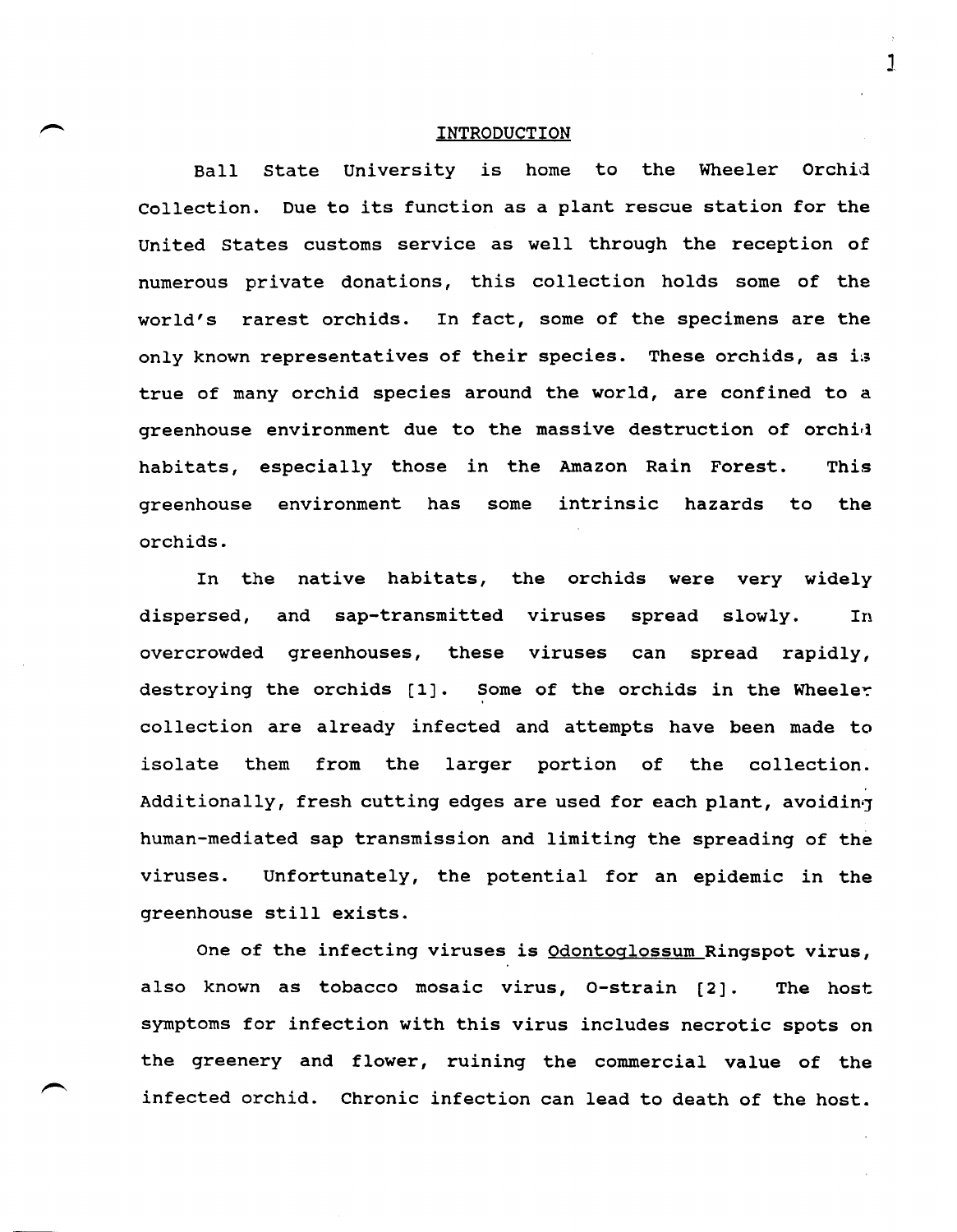Such destruction of the rare orchids is not an acceptable option, and for several years our lab has been attempting to halt the spread of the virus and reduce the deleterious host symptoms by cloning the virus's coat protein gene into orchid tissues. Initially, our lab's transformation efforts focused on Agrobacterium tumefaciens. Although the transforming action of  $A$ . tumefaciens works naturally on dicots, some monocots have been transformed by allowing it to insert part of its Ti (tumor inducing) plasmid into the host's genome. No such transformation of orchids has been demonstrated to be definitively successful in our lab. Our efforts have now turned to the biolistic transformation of orchid tissues where DNA is shot into the tissue and homologously recombines into the genome. Plasmids have been constructed that are available commercially or from other' research laboratories and have had screenable or selectable marker genes cloned into them for the express purpose of confirming transformation. One such plasmid, pG35barB, described by Rathore, et. al.  $[14]$ resistance to contains the bar gene, a gene which codes for PPT (phosphinothricin) via phosphinothricin acetyltransferase, cloned into it. This gene is especially useful because it can be used with selective media to identify transformants and to quantitatively determine stable gene expression in descendants of the transformants [14]. We intend to use this plasmid carrying the TMV-O coat protein gene to transfonn orchids (Figure 1). The CP gene will be PCR amplified out of infected orchid tissues and have appropriate endonuclease recognition sites placed on each end. The CP gene will then be

2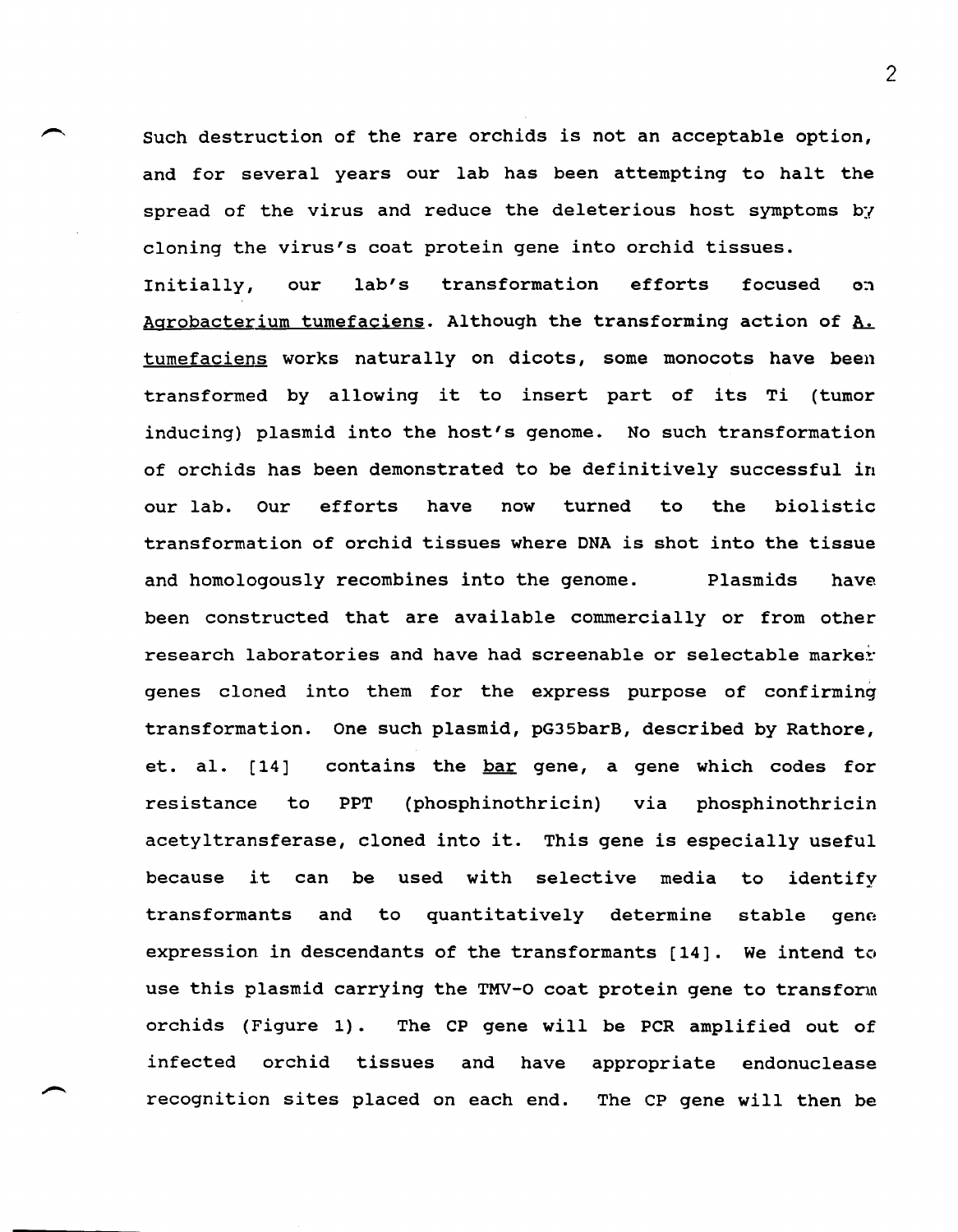

Figure 1. A schematic diagram of the future of this project including PCR amplification of the TMV-O CP gene, ligation into pG35barB, biolistic transformation of orchid tissues, and the selection of transformants prior to challenging with TMV-O.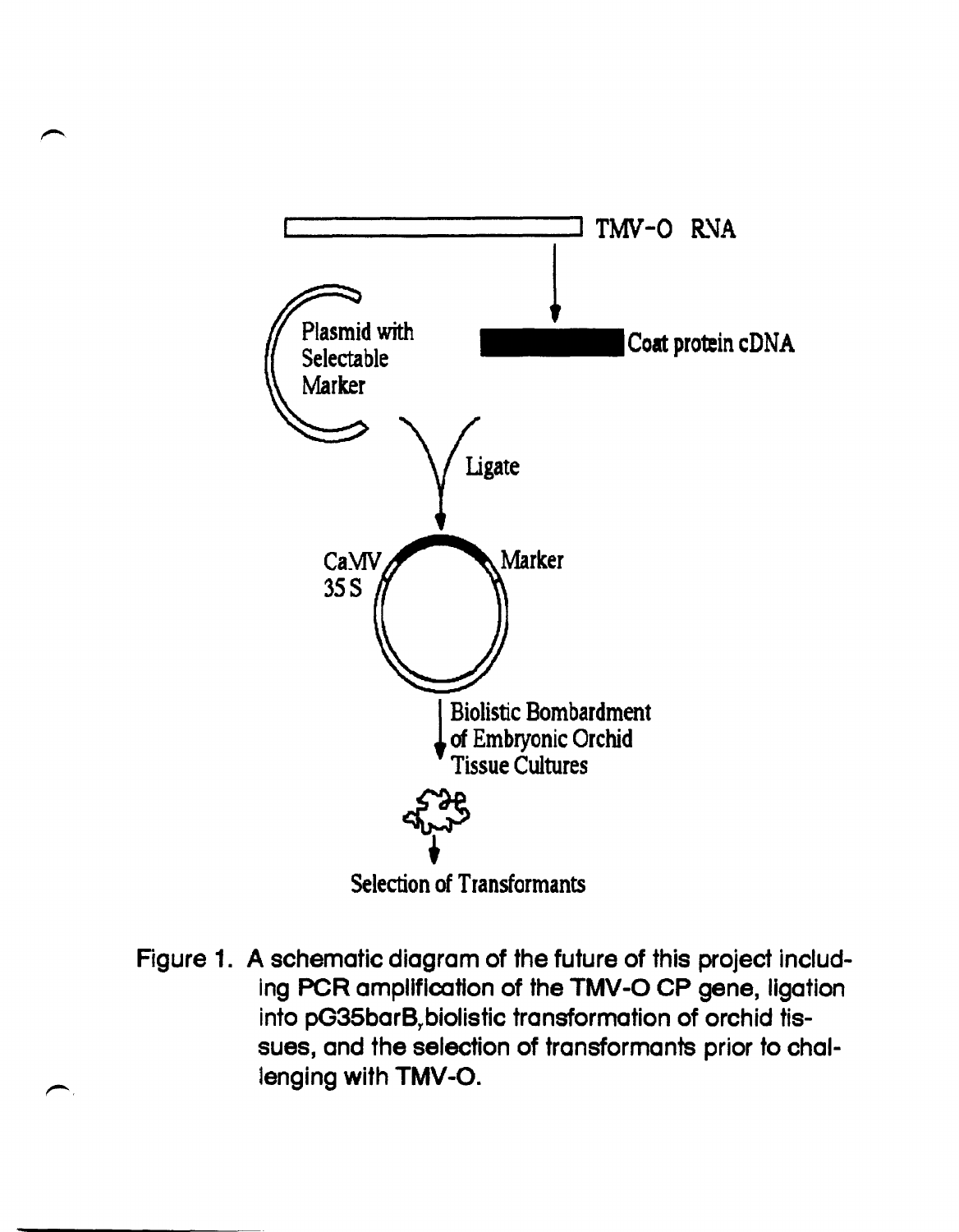digested and ligated into the plasmid which will be delivered t) embryonic orchid tissue by tungsten particle bombardment. The tissues will be challenged with PPT, and those which remain healthy will be exposed to the virus. The virus symptoms will be scored on severity and the time between infection and symptom development. Less severe or acute symptoms will indicate symptom mitigation.

 $\overline{\mu}$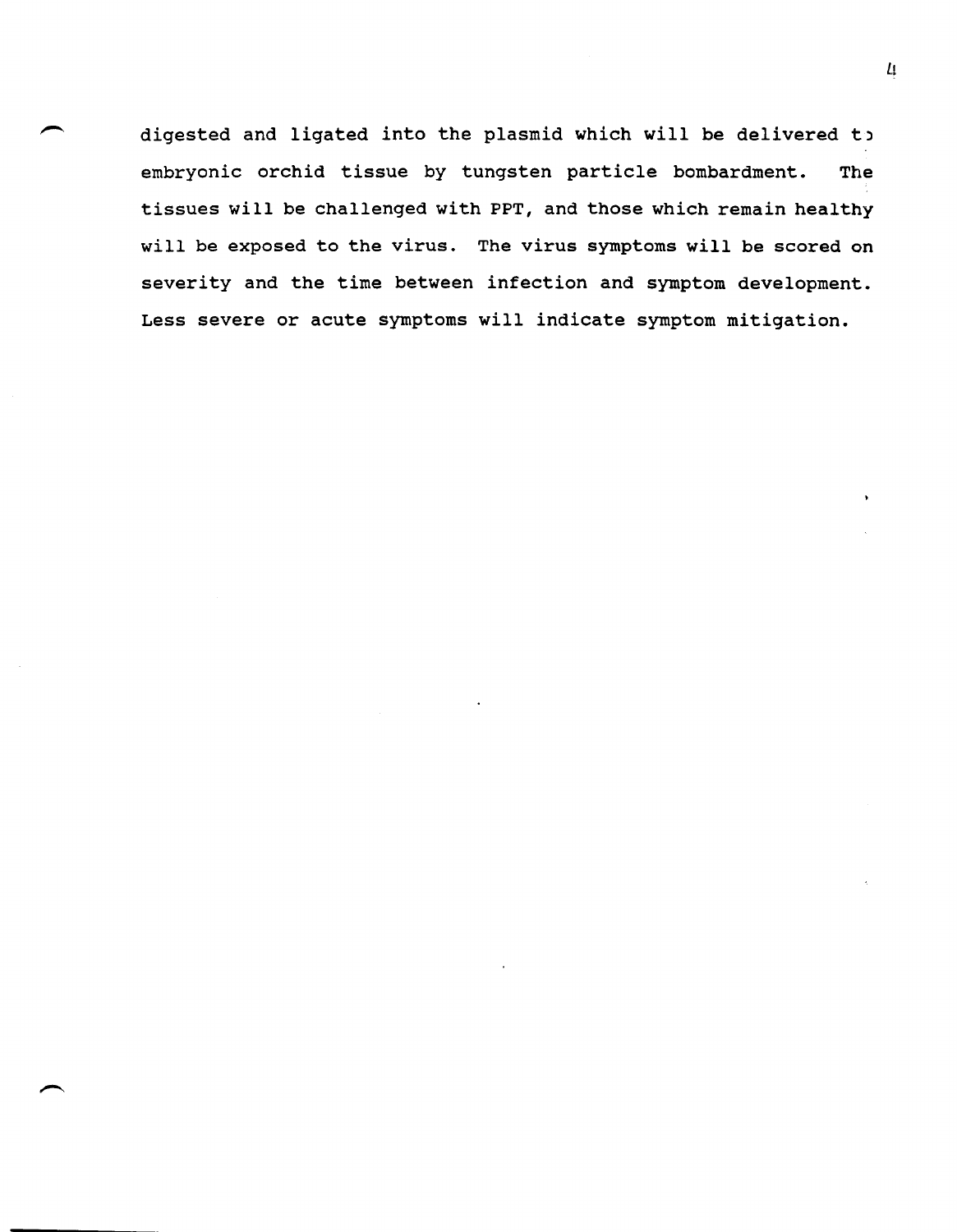#### REVIEW OF THE LITERATURE

TMV-O. TMV-O is a single stranded sense RNA virus. The full viral particle is a cylindrical shape 300 nm long with a radius of 9 nm. This particle must be uncoated in the host plant in order for cDNA to be reverse transcribed and virus propagation to proceed. Studies have shown that infection of orchids with TMV-O leads to the formation of necrotic spots and plant death[11]. Greenhouse orchids are likely to be infected by the virus due to the wide species diversity in collection, the lack of acute symptoms, and the effortless transmission of the virus via nonsterile gardening tools [12].

Methods of Imparting Virus Resistance. Past studies on other TMV strains have found three different methods by which the virus's own genome can be used to impart resistance to the virus or virus symptoms. All three of these methods involve cloning the complimentary DNA (cDNA) of the infecting RNA virus or DNA of a protein of the infecting DNA virus into the genome of the target plant. The first of these three methods is to clone a replicase protein into the plant genome. The mRNA produced by the transformed plants, not the protein product, acts to block the action of the virus [3]. The exact mechanism of this protection has not been identified in the literature.

The second method is to clone the antisense cDNA of the viral coat protein gene into the target plant. This sequence is the compliment to the coding strand of cDNA. As such, the mRN:\ produced is complimentary to the mRNA transcribed from the coding strand. The antisense mRNA is able to complex with the sense mRNA,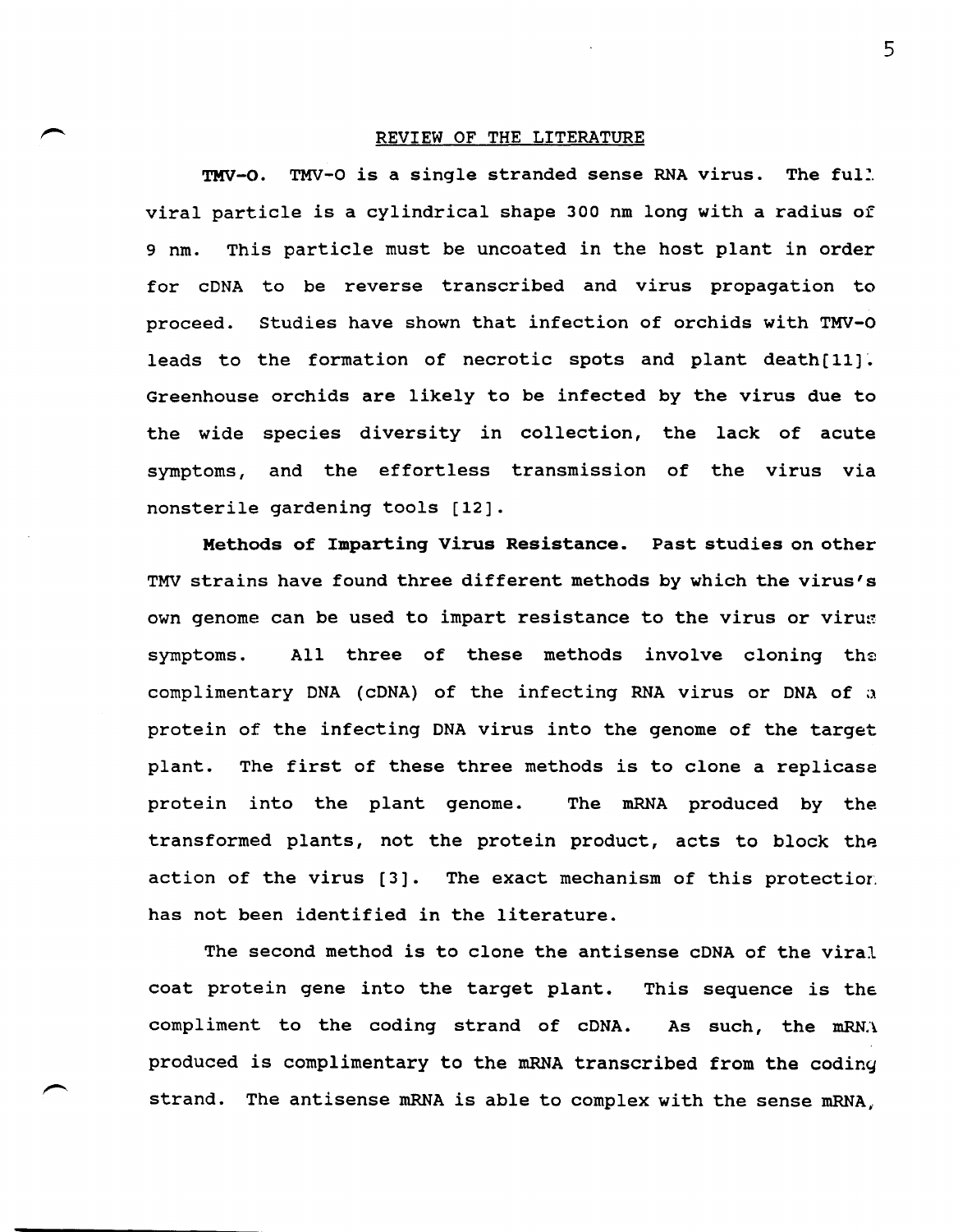blocking translation of the sense mRNA into the coat protein. Lacking this element of its structure, the virus is unable to complete its replication. This method has been successfully used in tobacco plants challenged with TMV as well as in other plants challenged with various viruses [4,5]. The mechanism of blocking mRNA with complimentary RNA is used for gene regulation in some prokaryotes [6].

The third method on which the remainder of this paper focuses is to clone the sense cDNA of the viral coat protein (CP) gene into the target plant. A three dimensional representation of the  $\text{coa}^+$ protein wherein alpha helices are represented by large, rigid cylinders and loops by smaller, more flexible cylinders is found in Figure 2. Tobacco plants producing the TMV CP have been shown to resist TMV for up to 30 days when untransformed plants developed symptoms in 3 to 4 days [7]. It has been discovered that the CP itself and not the mRNA acts to protect transformants [8]. The CP blocks the uncoating and subsequent transcription of vira: particles by inhibiting the formation of striposomes, made up of viral particles bound to ribosomes. This inhibition is proposed to be achieved through blocking the ribosome with the overexpressed CP [9]. Since 3% of the viral particles still form striposomes, the full protection found in many transformants must be partially due to some other mechanism as yet not understood [10].

Agrobacterium tumefaciens. A. tumefaciens is a bacterium which, in nature, transform dicotyledon hosts with a portion of its own DNA (Figure 3). This portion of DNA resides, in the bacterium, as part of the Ti-plasmid or tumor-inducing plasmid. This plasmid

6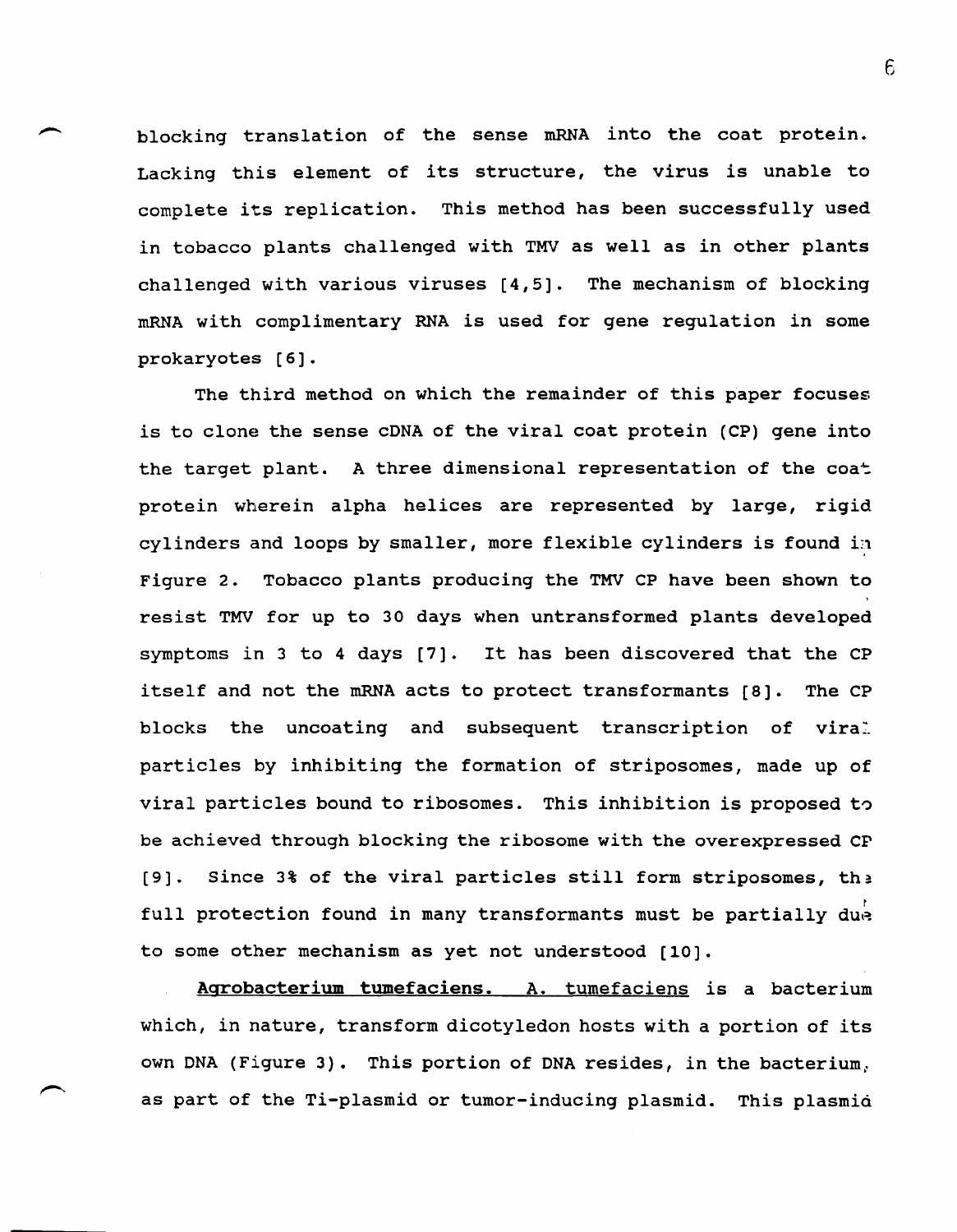

Figure 2. The Coat Protein of Tobacco Mosaic Virus, O-Strain.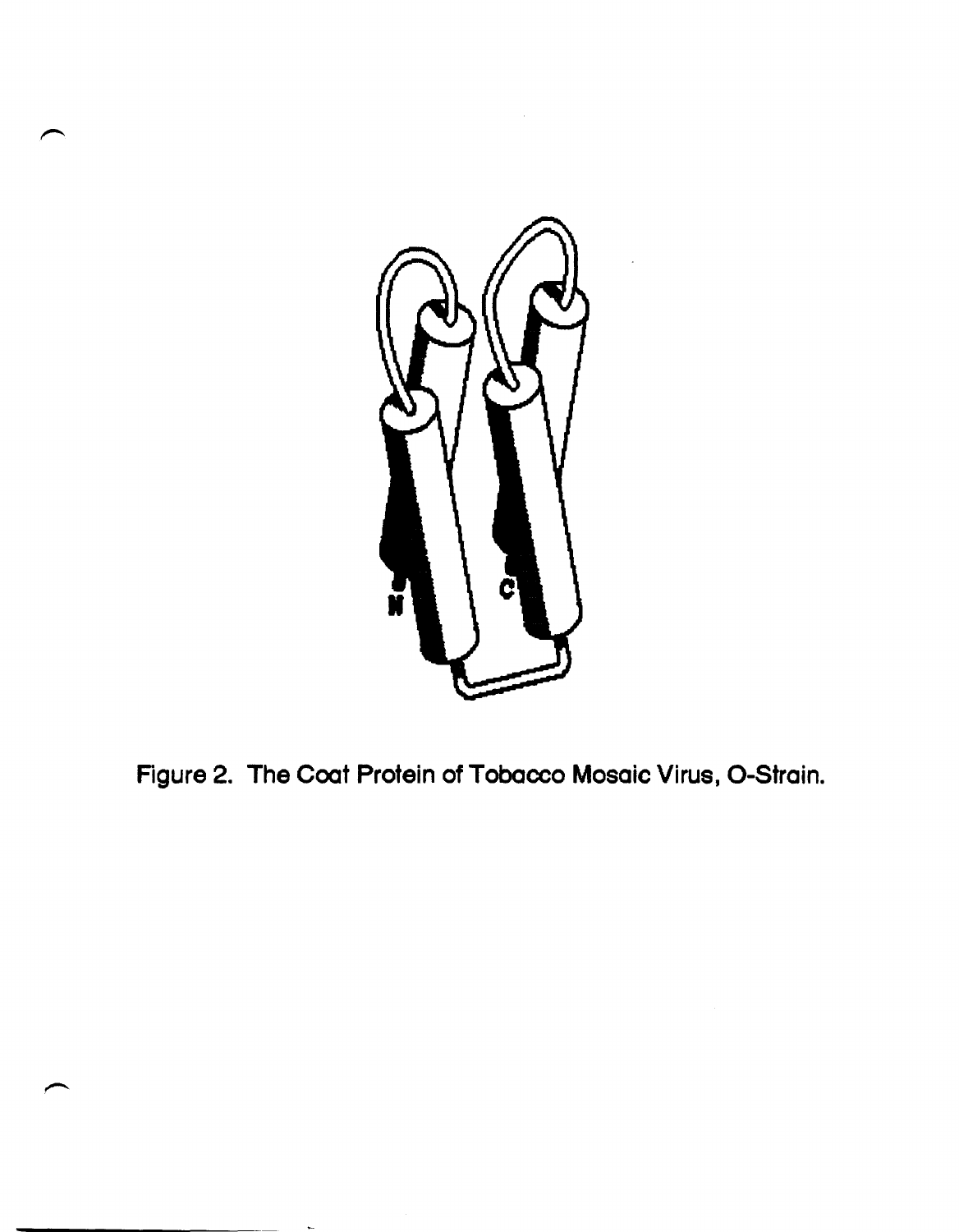

Figure 3. Action of Agrobacterium tumefaciens during cell transformation. A region of the Ti plasmid is being inserted into the plant cell's genome.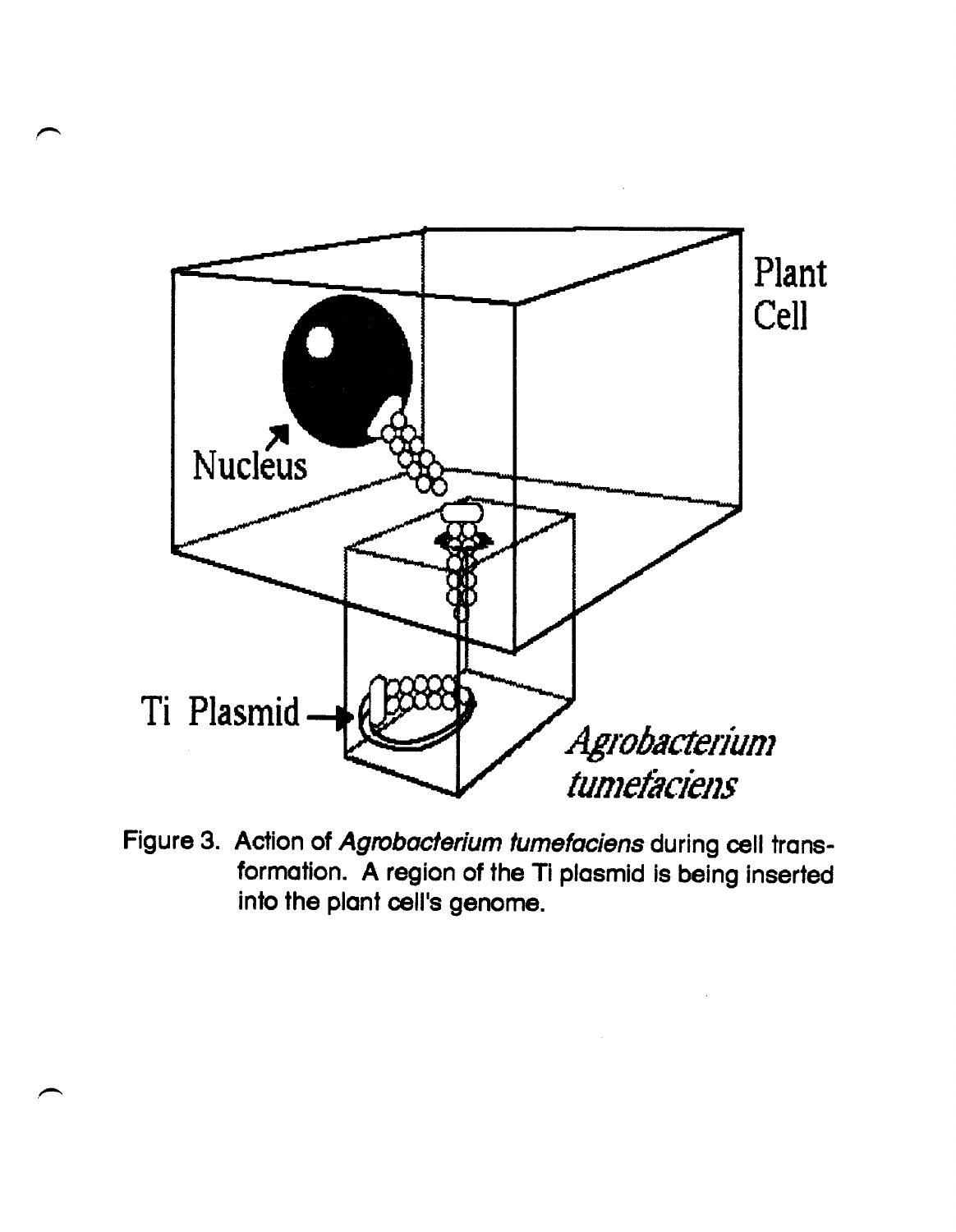is named for its natural function of establishing a crown gall tumor on infected plants in which the bacterium can live. A portion of this plasmid, the T-DNA (transferred DNA), is incorporated into the host genome to induce the formation of the crown gall tumor [13]. However, successful use of this dicotyledon pathogen to transform orchids has never been reported.

Biolistic Transformation. Biolistic transformation refers to the delivery of DNA into target cells by accelerating DNA-coate,i tungsten particles to a high velocity and shooting them into tissues [15]. The tissues may become stably transformed presumably by homologous recombination of the transforming DNA into the target genome. Results reported by other investigators indicated that less than 1% of the target tissues express the genes being delivered into the cells [16,17]. Commercial "gene guns" can be very expensive; however, Takeuchi demonstrated that a very inexpensive gene gun could be made wherein the tungsten particles are accelerated in a stream of helium [18]. A similar gun constructed in our laboratory by Craig Reed is shown in Figure 4.

The selectable marker gene bar. Bialaphos is a tripeptide antibiotic produced by Streptomyces hygroscopicus and S. viridochromogenes made up of phosphinothricin (PPT) and two L-alanine residues [19]. PPT is used as the active ingredient in the broad-spectrum herbicides Basta and Ignite [14]. PPT, an analogue of glutamic acid, inhibits glutamine synthetase [20]. It is believed that this inhibition leads to an accumulation of ammonia, causing cell death [21]. Figure 5 shows the mechanism of action of the bar gene product, PAT. The bar gene, found in  $S_{\lambda}$ 

 $\mathsf{q}$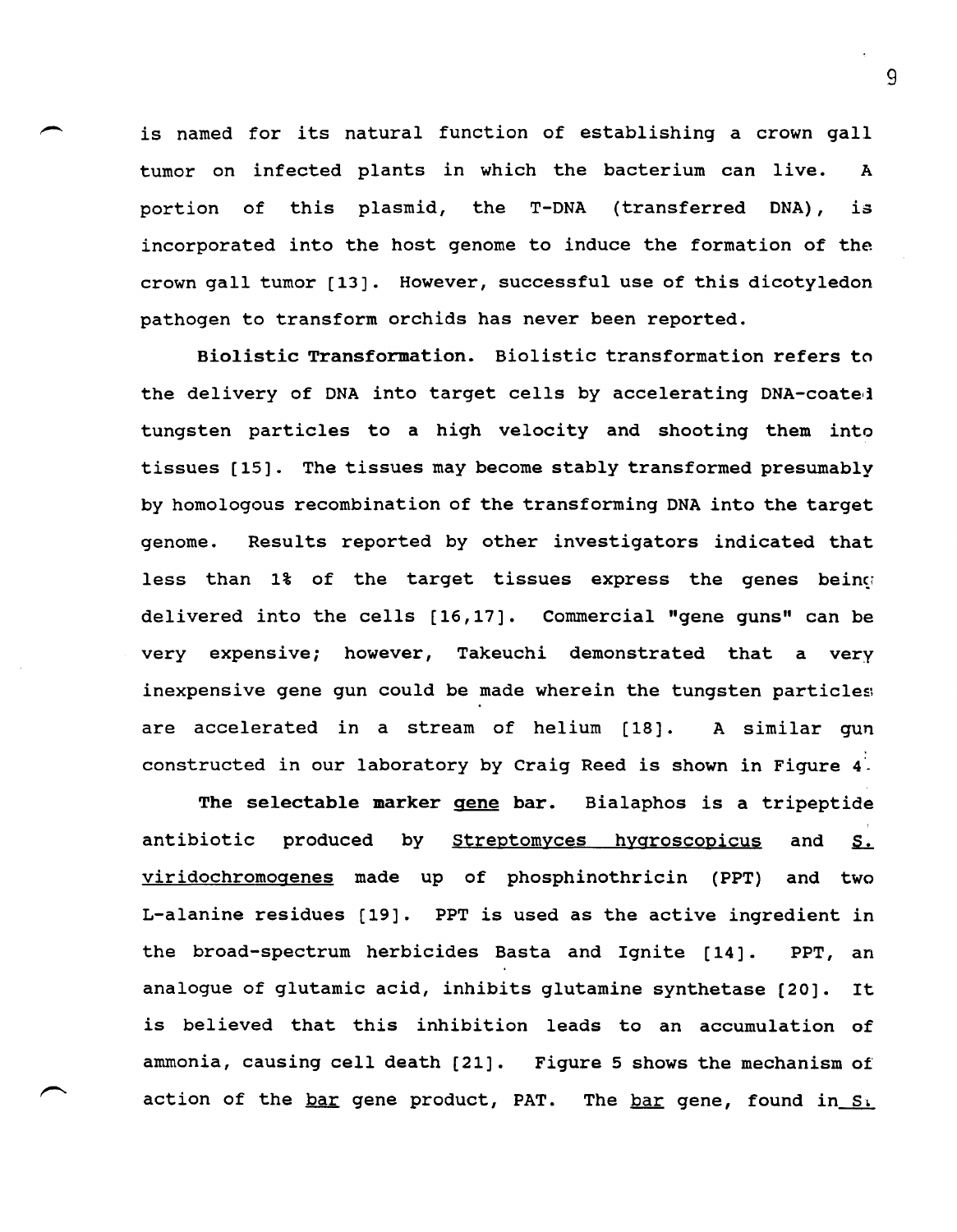

Figure 4. The "gene gun" that has been constructed in our lab. Tungsten particles coated with DNA are injected via a syringe into the helium stream.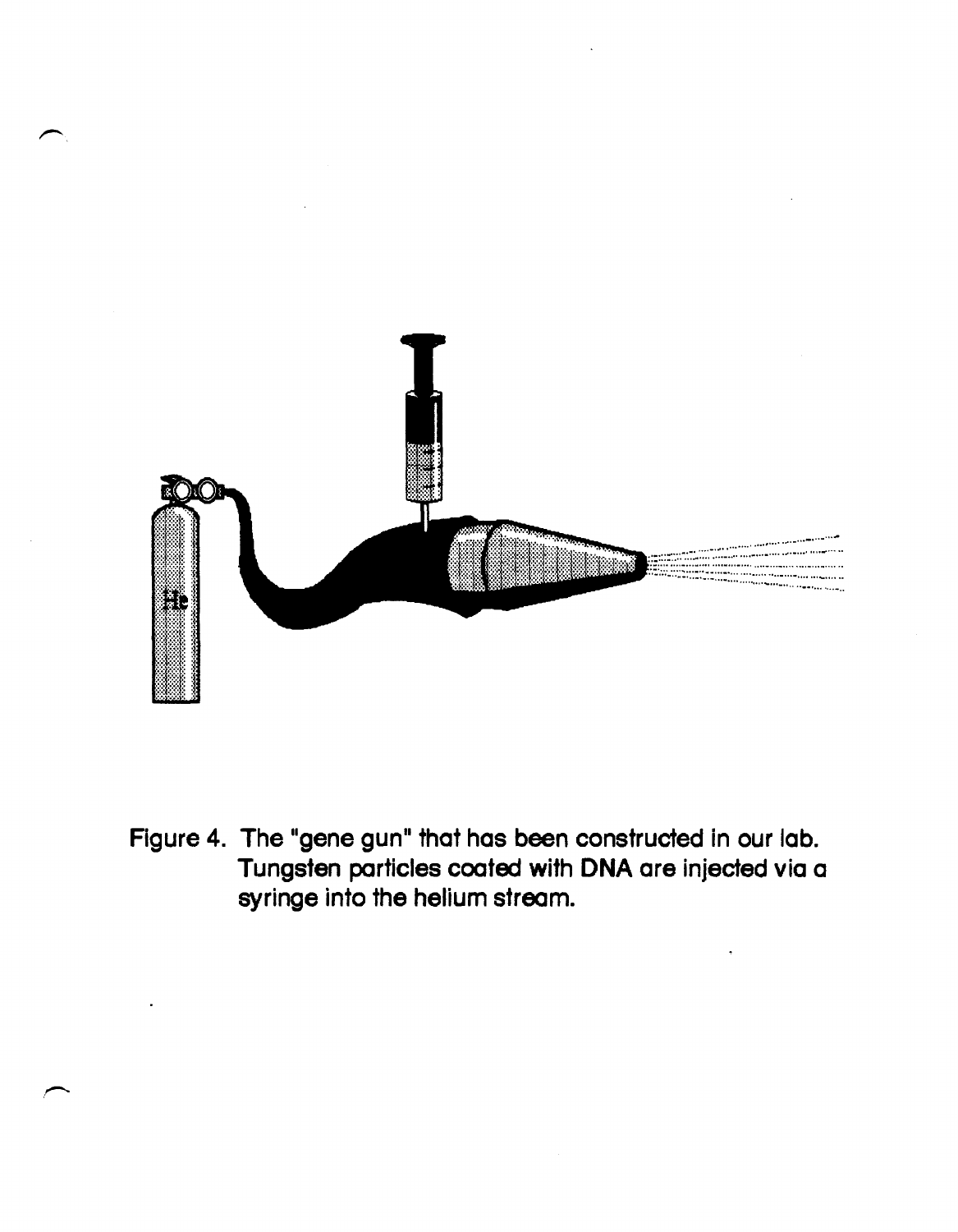



Figure 5. The action of the bar gene product PAT. The PPT is inactivated by the acetylation of its amine group.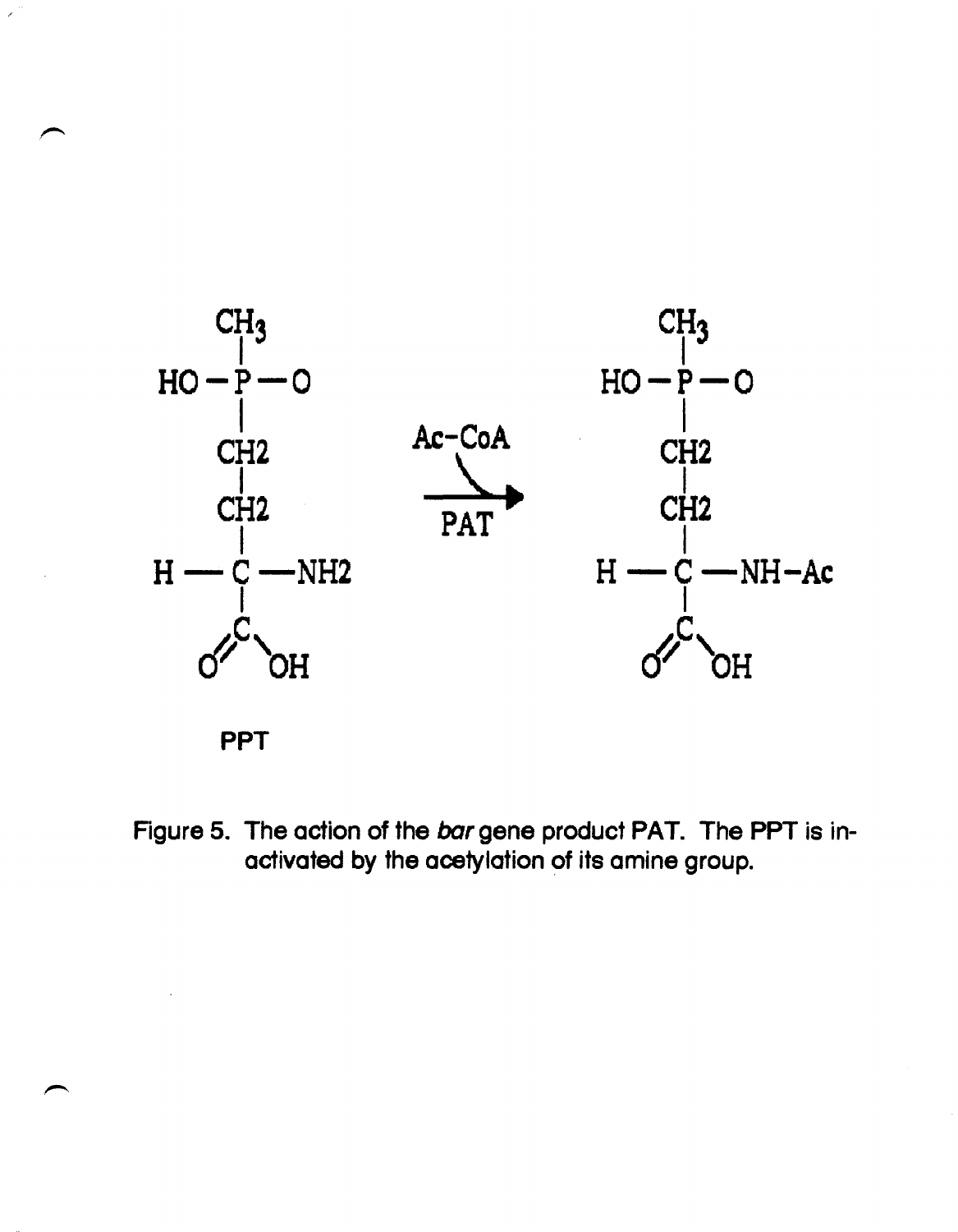hygroscopicus, is named for imparting bialaphos resistance [14]. It acts to protect  $S$ . hygroscopicus from the PPT it produces. A similar gene, pat, is produced by s. viridochromogenes [22]. The bar gene product, PAT, inactivates PPT by acetylating its amine group. This action makes the gene an ideal selectable marker [23].

The use of the bar gene as a selectable marker refers to the use of this gene to select transformants in molecular cloning. The gene can be placed adjacent to another gene which is to be inserted into a target genome but is not easily assayable. The potential transformants can then be challenged with PPT and any survivors are further tested for the second, harder to detect, gene or gene product [23]. The bar gene has been cloned into the plasmid pG35barB with 5' modifications including the cauliflower mosaic virus 35 S promoter to enhance transcription [14]. Both a BamH I and a Xma I restriction site are found 5' to the bar gene and 3' to the CaMV 35 S promotor. This site is ideal for inserting genes to be used in transformation experiments with bar as a selectable marker. Previously in our laboratory, optimal acceleration conditions were determined using the "gene gun" and more than 1% ot the tissues bombarded with the original plasmid were fully PPT resistant and presumably transformed. This research was conducted by steven Parsons.

J2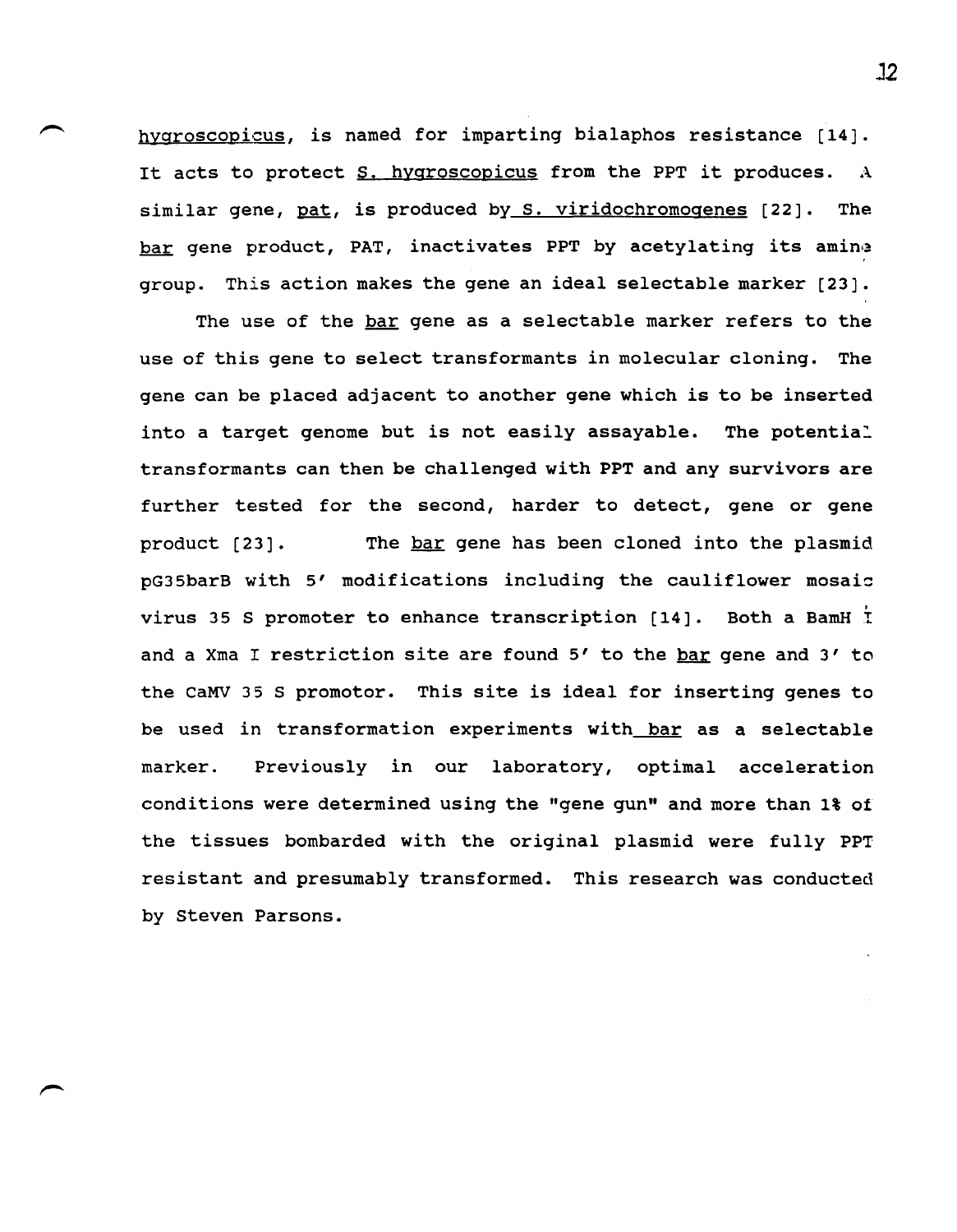#### MATERIALS AND METHODS

Callus Tissue CUlturing. Callus lines from Cattleya Chocolate Drop x Cattleytonia Kieth Roth (910531) developed in previous research were subcultured. The medium used contained one liter of Vacin and Went Basal Salt (sigma) with the addition of 20 g of sucrose and 0.5 % Benzyl Adenine. The solution was aliquoted into twenty 50 ml aliquots in 250 ml Erlenmeyer flasks. Callus tissue was placed into sterile petri dishes under the hood, and sterile medium was added. The cultures were then grown under 24 hour light with constant agitation to prevent tissue differentiation  $[24]$ .

A fungus infection contaminated the cultures which were cleaned as follows: Five ml of bleach was added to each 50 ml medium and the flasks were agitated for 20 minutes. Three ug/ml Antibiotic Antimitotic (Sigma) was added to each new flask and the cultures were sterilely transferred as previously described. The cultures are still being maintained for future transformatior:. experiments.

obtaining virus Infected Tissue. A specimen of Daritanopsis Firecracker showing numerous necrotic spots had been previously ELISA [25] tested and determined to be infected by TMV-O (unpublished research by Herbert Saxxon of Ball state University). A section of infected leaf tissue was removed with a sterile razor blade, placed in a sealed plastic bag, and stored at -800 C.

PCR Primer Design. The primers were designed so that the TMV-O coat protein gene (sequence published by Wu (26) would be amplified from the viral  $cDNA$  in the infected orchid tissue with the addition of restriction sites to facilitate ligation of the

J3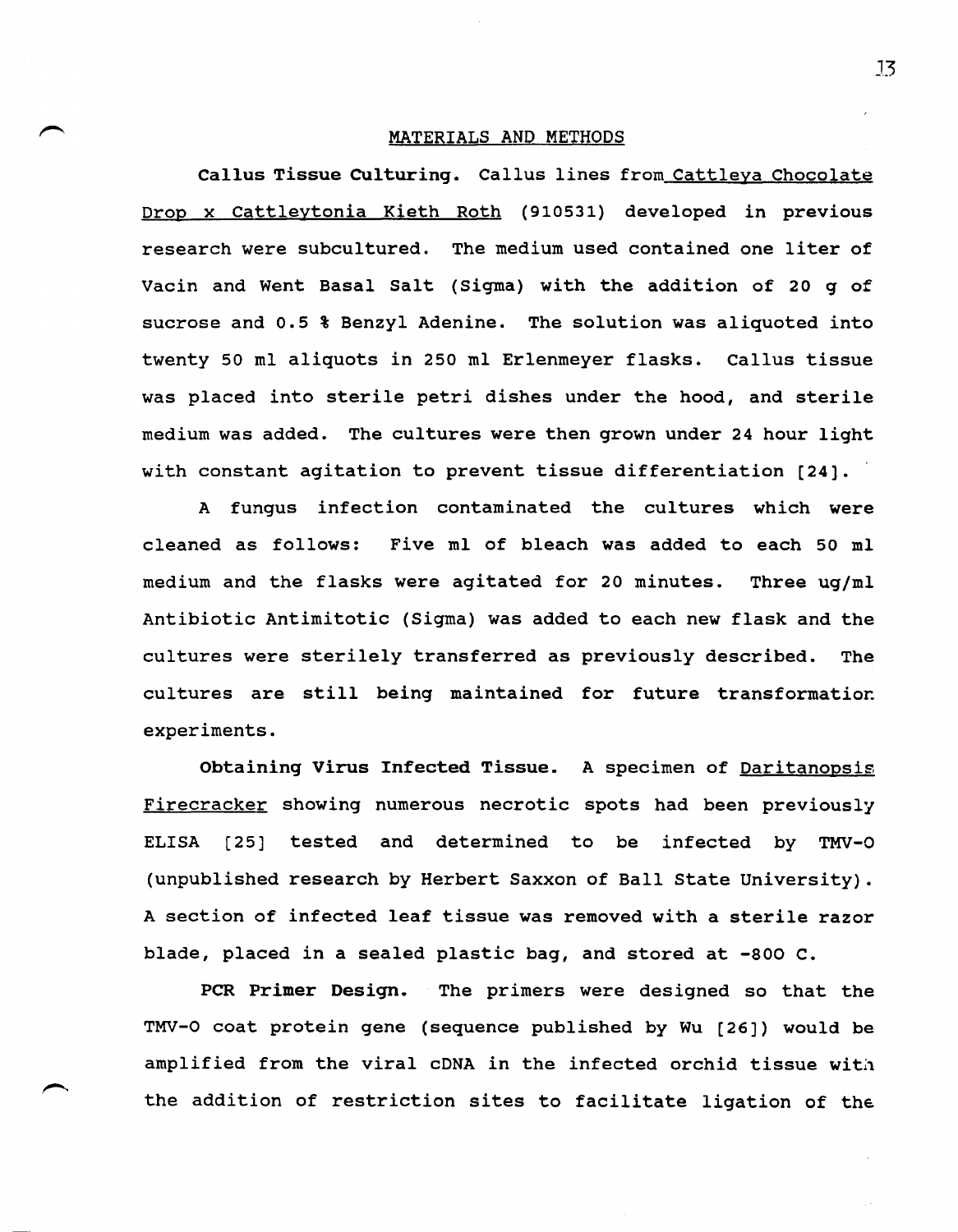amplified fragment into the plasmid pG35barB. This plasmid contains the selectable marker gene bar, which was given to our lab by Thomas Hodges of Purdue University, West Lafayette [14] (Figure 6) •

since it is desirable that the CP gene be placed 3' to the CaMV 35 S promoter without disrupting the bar gene or the polyadnelyation tail, only one site for insertion is appropriate, a 5 bp region between unique BamH I and Xma I sites (Figure 7) <sup>&</sup>gt; The Xma I is better than Sma I due to its characteristic production of sticky ends rather than blunt ends.

The primers were designed such that the portions of the primers which are complimentary to the cDNA of TMV-O are each four codons in length, each beginning and ending with the beginning or ending of a codon. The region of the coat protein amplified is shown in Figure 8. This perfectly preserves the reading frame up to this point. The two primers are described as follows:

TMV1: Compliments the 3' end of the coding strand.

TMV2: Identical to the 5' end of the coding strand.

Each of these primers must have endonuclease sites added tc facilitate the introduction of the PCR product into the plasmid. Therefore the following must be true:

TMV1: Xma I introduced 3' to previously indicated sequence

TMV2: BamH I introduced 5' to previously indicated sequence

In addition, to shift the reading frame of the insert, preserving the CamV promoter activity for both the TMV coat protein gene and the bar gene, TMV2 requires an insert of one or two base pairs 3' to the BamH I site. Additional base pairs were added to

 $1<sub>k</sub>$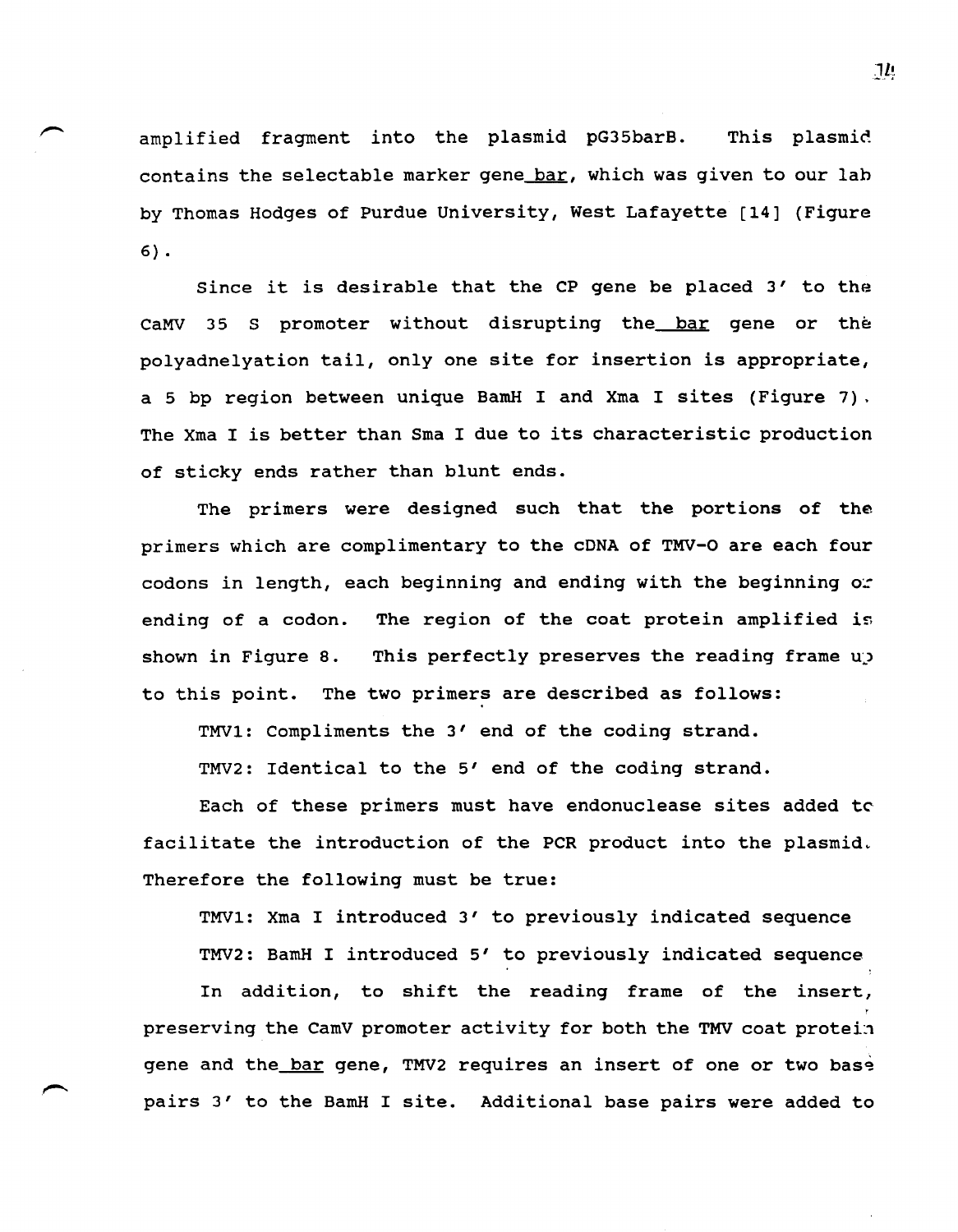

Figure 6. A scaled diagram of the plasmid being used, including the restriction sites which will be used to insert the TMV-O CP gene.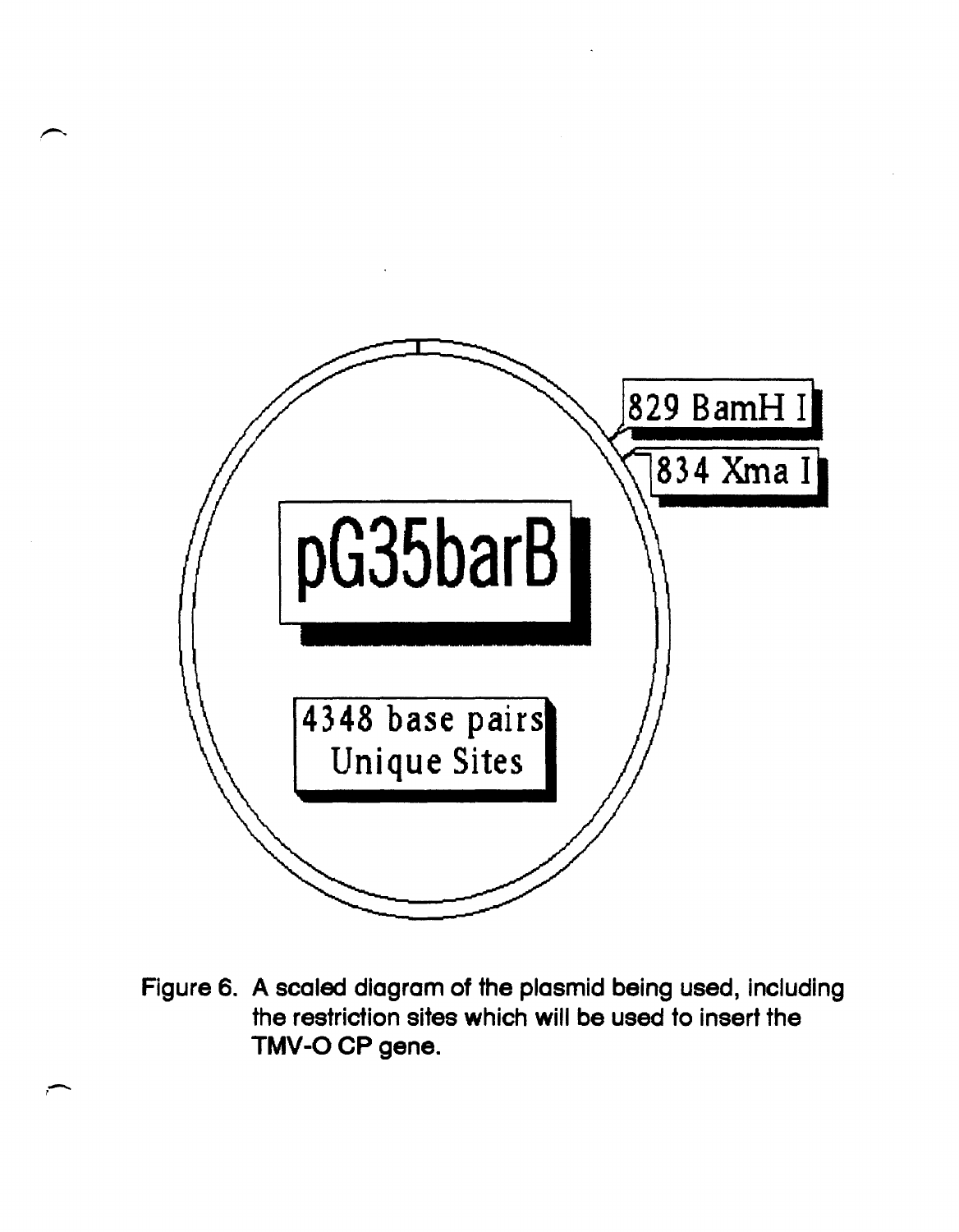

Figure 7. A schematic diagram of the plasmid which will have the TMV-O CP gene cloned in between the CaMV 35 S promoter and the bar gene.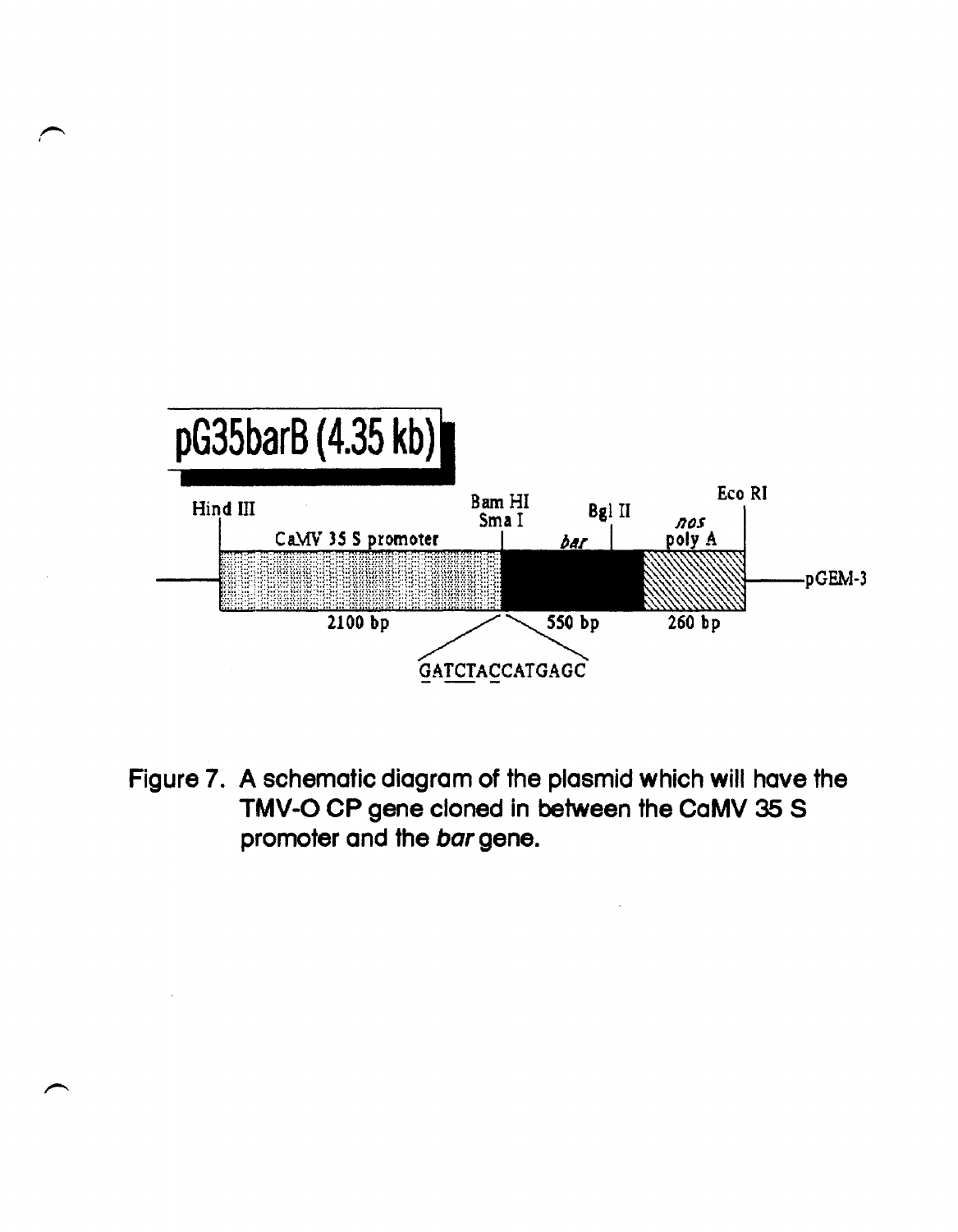| 2   | 5 | <b>ACA</b>                | <b>AUC</b>      | <b>UGA</b>      | <b>UUC</b>       | <b>GUA</b>      | <b>UUQ</b>       | <b>AAU</b>       | <b>AUQ</b><br>м          | UCU<br>s         | <b>UAC</b><br>Y | ACU             |
|-----|---|---------------------------|-----------------|-----------------|------------------|-----------------|------------------|------------------|--------------------------|------------------|-----------------|-----------------|
| 36  |   | <b>AUU</b>                | <b>ACA</b>      | <b>GAC</b><br>D | cco<br>P         | UCU<br>s        | <b>AAG</b><br>ĸ  | C <sub>U</sub> G | GCU<br>А                 | <b>UAU</b>       | <b>UUA</b>      | <b>AGC</b>      |
| 70  |   | UCG                       | GCU<br>А        | <b>UGG</b><br>w | GCU<br>A         | GAC<br>D        | ccc<br>P         | AAU<br>N         | <b>UCA</b><br>S          | <b>CUA</b>       | <b>AUC</b>      | <b>AAC</b><br>N |
| 104 |   | CUU                       | UGU<br>С        | <b>ACC</b>      | AAU<br>N         | UCU<br>S        | C <sub>U</sub>   | <b>GGU</b><br>G  | AAU<br>N                 | CAG<br>Q         | <b>UUC</b><br>R | CAA<br>Q        |
| 138 |   | <b>ACA</b>                | CAA<br>Q        | CAA<br>Q        | ocu<br>A         | CGA<br>R        | <b>ACA</b><br>т  | ACU<br>т         | <b>GUU</b><br>v          | CAA<br>Q         | CAG<br>Q        | CAG<br>Q        |
| 172 |   | UUU<br>F                  | GCU<br>A        | GAU<br>D        | <b>GUU</b>       | <b>UGG</b><br>w | CAG<br>Q         | cco<br>P         | <b>GUU</b>               | ccu<br>Р         | ACU             | <b>UUG</b>      |
| 206 |   | GCC<br>A                  | AGU<br>А        | <b>AGG</b><br>s | <b>UUC</b><br>R  | cau<br>F        | <b>GCA</b><br>A  | GGC<br>G         | GCU<br>A                 | GGU<br>G         | <b>UAC</b><br>Y | <b>UUC</b><br>F |
| 240 |   | AGA<br>R                  | GAU<br>D        | <b>UAU</b><br>Y | <b>CGC</b><br>R  | UAU<br>Y        | <b>AUG</b><br>D  | GOU<br>Р         | ACU                      | UUU              | GAU<br>D        | ACU<br>р        |
| 274 |   | <b>UUA</b>                | <b>AUA</b>      | ACU<br>т        | <b>UUC</b><br>F  | <b>UUA</b>      | <b>AUG</b><br>м  | GGU<br>G         | ACU<br>Т                 | UUU<br>F         | GAU<br>D        | ACU             |
| 308 |   | COU<br>R                  | AAU<br>N        | <b>AGA</b><br>R | <b>AUA</b>       | <b>AUC</b>      | GAG<br>Е         | <b>GUA</b>       | <b>GAA</b><br>Е          | AAU<br>N         | cco<br>P        | CAG<br>Q        |
| 342 |   | AAU<br>N                  | CCG<br>P        | <b>ACA</b>      | ACU<br>т         | <b>ACG</b><br>т | <b>GAA</b><br>Е  | <b>ACA</b><br>T  | <b>UUA</b>               | GAU<br>Đ         | GCA<br>A        | ACU<br>т        |
| 376 |   | CGU<br>R                  | AGA<br>R        | <b>GUU</b><br>ν | GAU<br>D         | GAU<br>D        | <b>GCA</b><br>A  | ACU<br>т         | <b>GUA</b><br>v          | <b>GCA</b><br>A  | AUA             | <b>AGA</b><br>R |
| 410 |   | UCU<br>s                  | <b>GCA</b><br>А | <b>AUA</b>      | AAU<br>N         | <b>AAU</b><br>N | <b>CUA</b>       | <b>UUA</b>       | AAU<br>N                 | GAO<br>Ε         | <b>UUA</b>      | <b>GUU</b><br>ν |
| 444 |   | <b>AGG</b><br>R           | OGA<br>G        | ACU<br>т        | aau<br>G         | <b>AUG</b><br>м | <b>UAC</b><br>Y  | AAU<br>N         | CAA<br>Q                 | <b>GUC</b><br>v  | UCA<br>S        | UUU<br>F.       |
| 478 |   | <b>GAG</b><br>Ε           | <b>ACG</b><br>т | <b>AUG</b><br>м | UCU<br>s         | GGA<br>G        | CUU              | ACU<br>т         | <b>UGG</b><br>w          | <b>ACC</b>       | UCU<br>s        | UCC<br>s        |
| 512 |   | <b>UAA</b><br><b>STOP</b> | <b>UCA</b>      | <b>UAU</b>      | <b>GAG</b><br>3' | GAA<br>CTT      | <b>AAU</b><br>ΠА | <b>AAC</b><br>ΠQ | <b>GUU</b><br><b>CAA</b> | <b>AGU</b><br>5' | <b>GUU</b>      | <b>GAA</b>      |
| 546 |   | CUA                       | UCC             | <b>GUG</b>      | <b>GUG</b>       | CAU             | <b>ACG</b>       | <b>AUA</b>       | <b>AUG</b>               | CAU              | <b>AGU</b>      | 3               |

للعبر

Figure 8. TMV-O RNA and amino acid sequence with the PCR primer regions of homology underlined.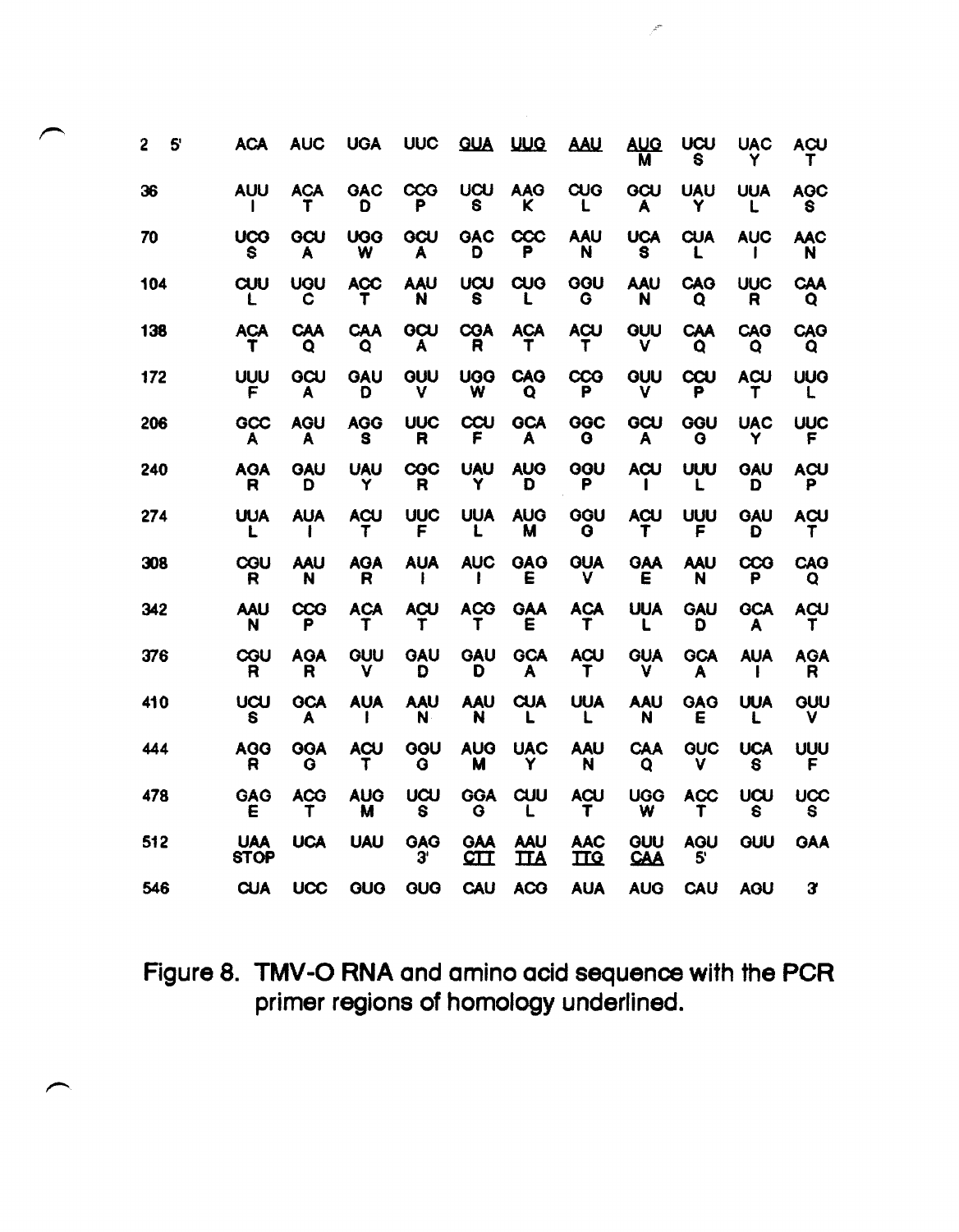

**Figure 9. The PCR primers designed to amplify out the TMV-O CP gene while adding restriction sites for ligation into the plasmid pG35barB.**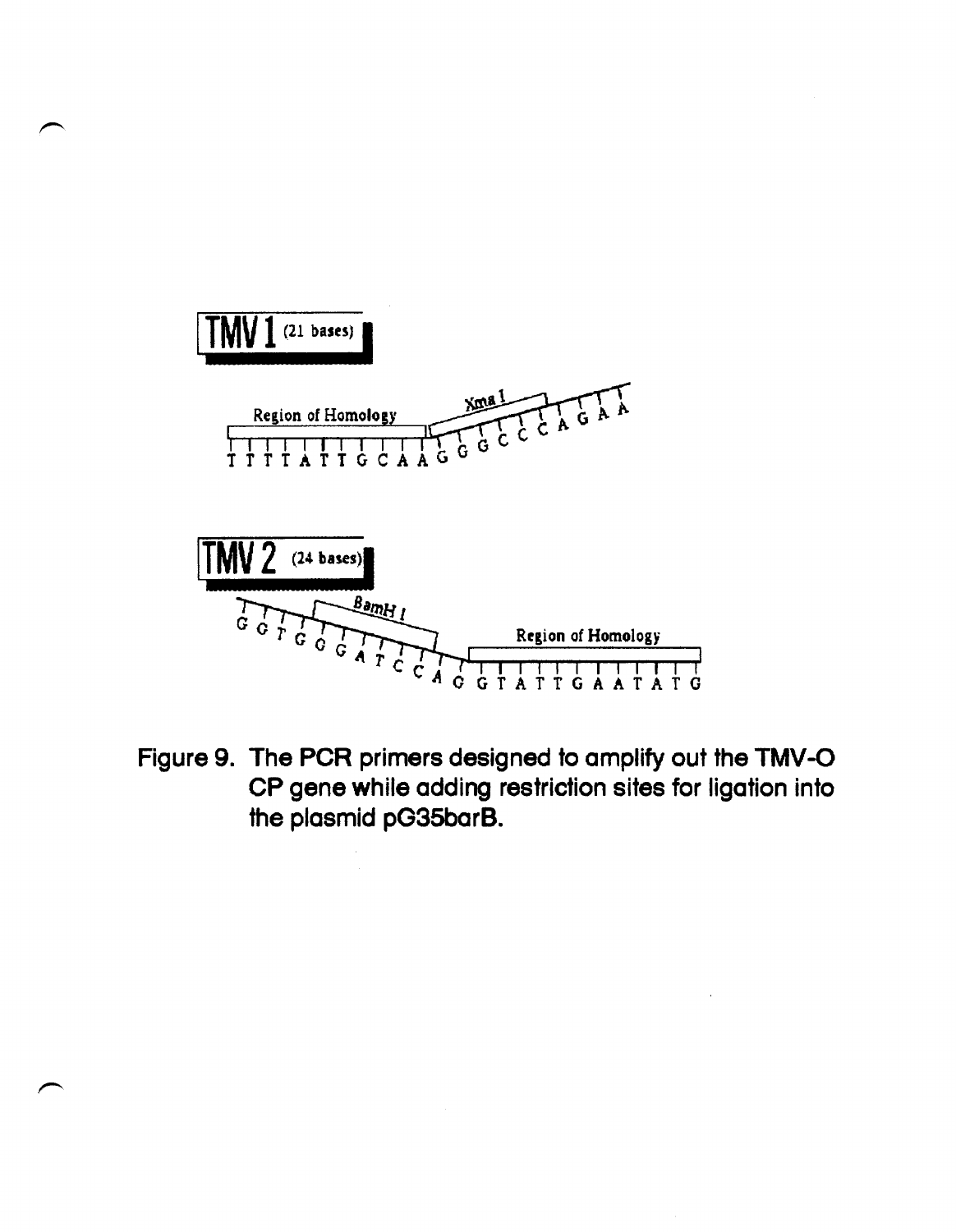the flanking ends of the primers to facilitate endonuclease attachment. The Oligo primer analysis software package was used to determine which small modifications would minimize primer-primer interactions. The full primers are pictured in Figure 9.

CTAB Extraction of DNA. As part of its replication cycle, the RNA of TMV-O is reverse transcribed into cDNA. Presumably this DNA is abundant enough in infected plants to serve as a template for PCR amplification. The extraction was carried out by the method proposed by Doyle and Doyle and optimized in our lab for orchid tissue [27]. One fifth of a gram of virus infected orchid tissue was ground in liquid  $N_2$ . The ground tissue was incubated at 65 C for 30 minutes in 0.9 ul 8 X CTAB buffer (16 % w/v CTAB from Sigma, 1.4 M NaCl, 0.2% v/v 2-mercaptoethanol, 20 mM EDTA, 100 mM Tris-HCI, pH 8.0). Following incubation, the proteins were denatured by adding 0.4 ul of chloroform: isoamyl alcohol (24:1  $v/v$ ). The aqueous phase and a wash of the organic phase each had 260 ul of isopropanol added followed by a four hour incubation at  $-20$  C and a ten minute centrifuge. The pellets were washed with 100 ul 80% ethanol, centrifuged for 10 minutes, dried and suspended in 50 ul TE each.

PCR Amplification of CTAB Extracted DNA. Each reaction well contained 5 ul of the DNA template, 0.5 ug of each primer, 1 ul of each dNTP, 1 unit of Taq polymerase, 5 ul 25 mM MgCl2, 5 ul 10 X Thermocycling Buffer (Sigma), and enough water to fill to a total volume of 50 ul. The negative control had no template DNA. The PCR 'consisted of forty cycles of 94 C, one minute; 60 C, one minute; and 72 C, 2 minutes. This was followed by a 10 minute

19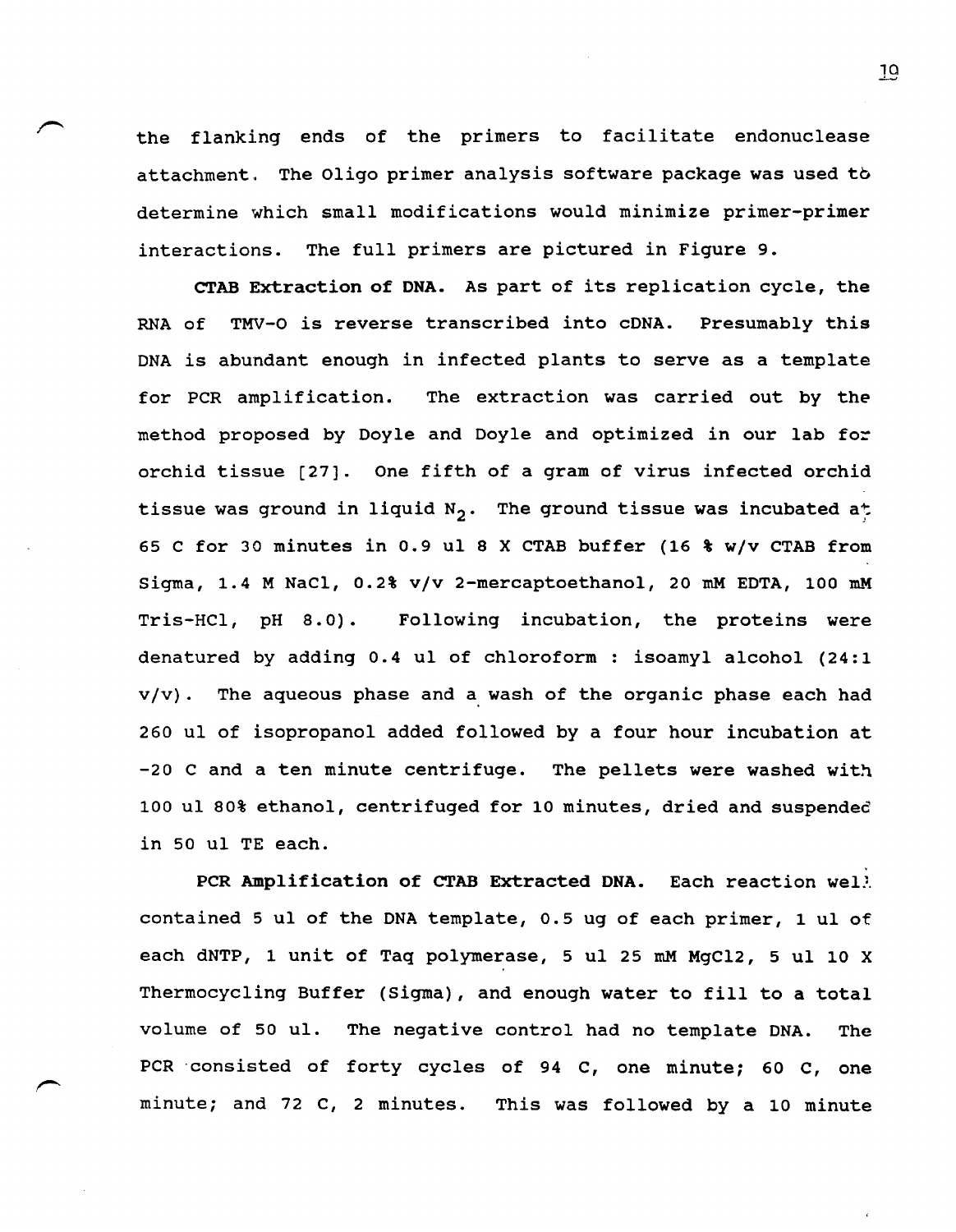extension of 72 C.

RT-PCR. When PCR using a DNA template failed to amplify the CP gene, it was decided that the DNA template must be reversed transcribed in the laboratory. The orchid and viral RNA in the tissue sample was isolated as described by Chomczynsk  $[28]$  after grinding the tissues in liquid nitrogen. Two ug of the RNA was then heated at 70 C for 5 minutes, relaxing the RNA secondary structure. The samples were cooled on ice, and 28 ul of the master  $mix$  (50 mM Tris pH 8.3, 75 mM KCl, 10 mM DTT, 3 mM MgCl2, 2 mM dNTPs, 0.5 ug of the 3' primer, 1 unit RNAsin, 300 units M-MLV-RT enzyme) was added to each reaction tube. The negative control had no RNA template. After one hour at 37 C, the samples were heated to 95 C to inactivate the reverse transcriptase. Fifty ul of the PCR master mix [20 mM Tris-HCl (pH 8.3), 50 mM KCl, 2.5 mM MgCl2, 0.5 ug 5' primer, and 1 unit Taq polymerase] was added to each tube and the PCR (30 cycles of 94 c, 1 minute; 42 C, 1 minute; and 72 C, 1 minute followed by a 10 minute extension at 72 C) was carried out.

Reamplification of RT-PCR product. The Sigma PCR product Wizard miniprep was used to remove the primers, leaving only DNA of at least 500 bp in length. The remaining DNA was used as the template for the reamplification. Each reaction well contained 0.5 ug of each primer, 1 ul of each dNTP, 1 unit of Taq polymerase, 5 ul 25 mM MgCl2, 5 ul 10 X Thermocycling Buffer (Sigma), and enough water to fill to a total volume of 50 ul. The negative control had no template DNA. The experimental tubes had 30 ul, 10 ul, and 1 ul of template respectively. The PCR consisted of forty cycles of 94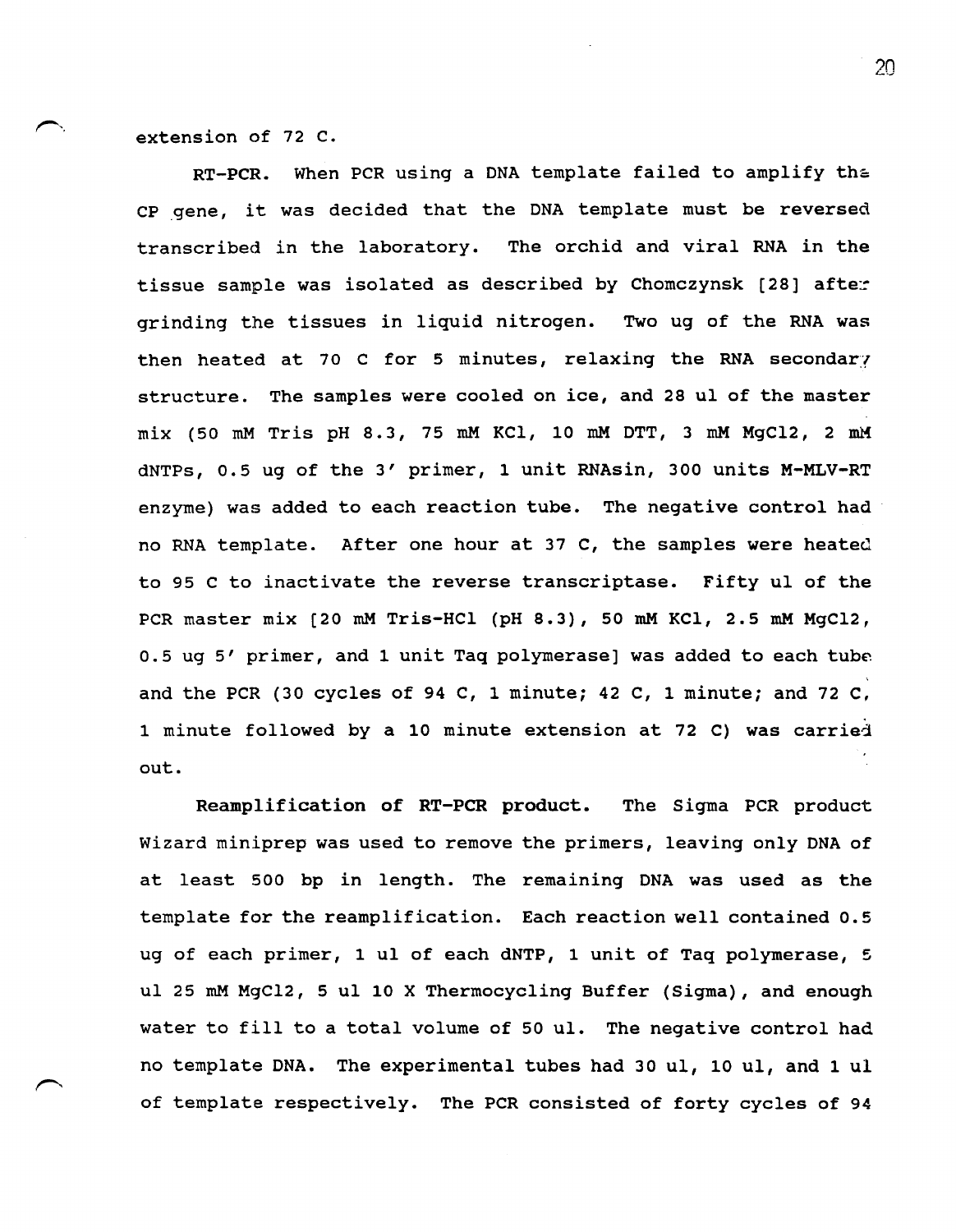C, one minute; 60 C, one minute; and 72 C, 2 minutes. This was followed by a 10 minute extension of 720 C.

Agarose Gel Electrophoresis of PCR products. The gels were prepared at 1. 5% in TBE buffer. The gel was prestained with , ethidium bromide. qx174/Hae III was used as a standard marker. The gels were electrophoresed at 50 volts in TBE buffer. The gel pictured was photographed with a Polaroid camera using an orange filter. The resulting photograph was scanned into a Gateway 2000 computer using the Photoshop software for PC.

2J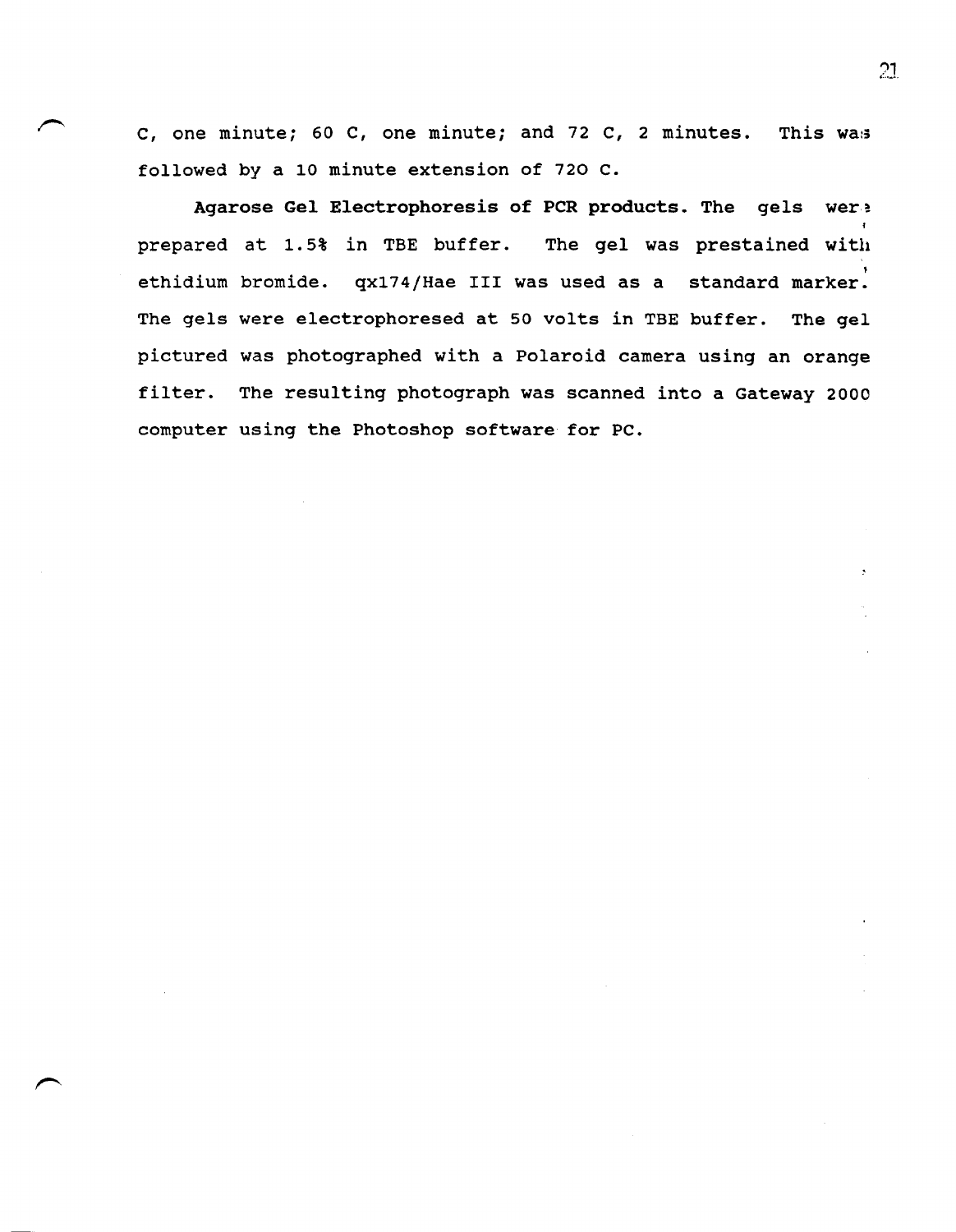#### RESULTS AND DISCUSSION

PCR of CTAB extracted DNA. The electrophoresis of the PCR products and subsequent visualization with ethidium bromide staining and an ultraviolet (UV) light source showed no bands other than the smear at the bottom of the lane that is characteristic of primers. No other definite bands or smears could be seen to indicate the presence of large DNA fragments. This initial PCR which was based on the supposition that the cDNA could be found in the tissues did not succeed in producing any bands. This led us to believe that the gene must only be locatable in its RNA form. For this reason we tried RT-PCR to reverse transcribe the RNA and then amplify the cDNA construct.

RT-PCR. UV spectroscopy indicated that some RNA was present prior to the reverse transcription, but it was unclear if any DNA strands were present prior to PCR. The PCR products were separated by agarose gel electrophoresis. The experimental lanes showed a very faint band of approximately 500 bp in length, the size of the CP gene we were trying to amplify, but it was too faint to reproduce in a photograph.

Reamplification of RT-PCR product. We reamplified this RT-PCR product to intensify the band, but it showed up in all of the lanes, including the control (Figure 10). We repeated the procedure to check our results, but the band still appeared in the control lanes. We concluded that we were unsuccessful in amplifying the desired RNA.

22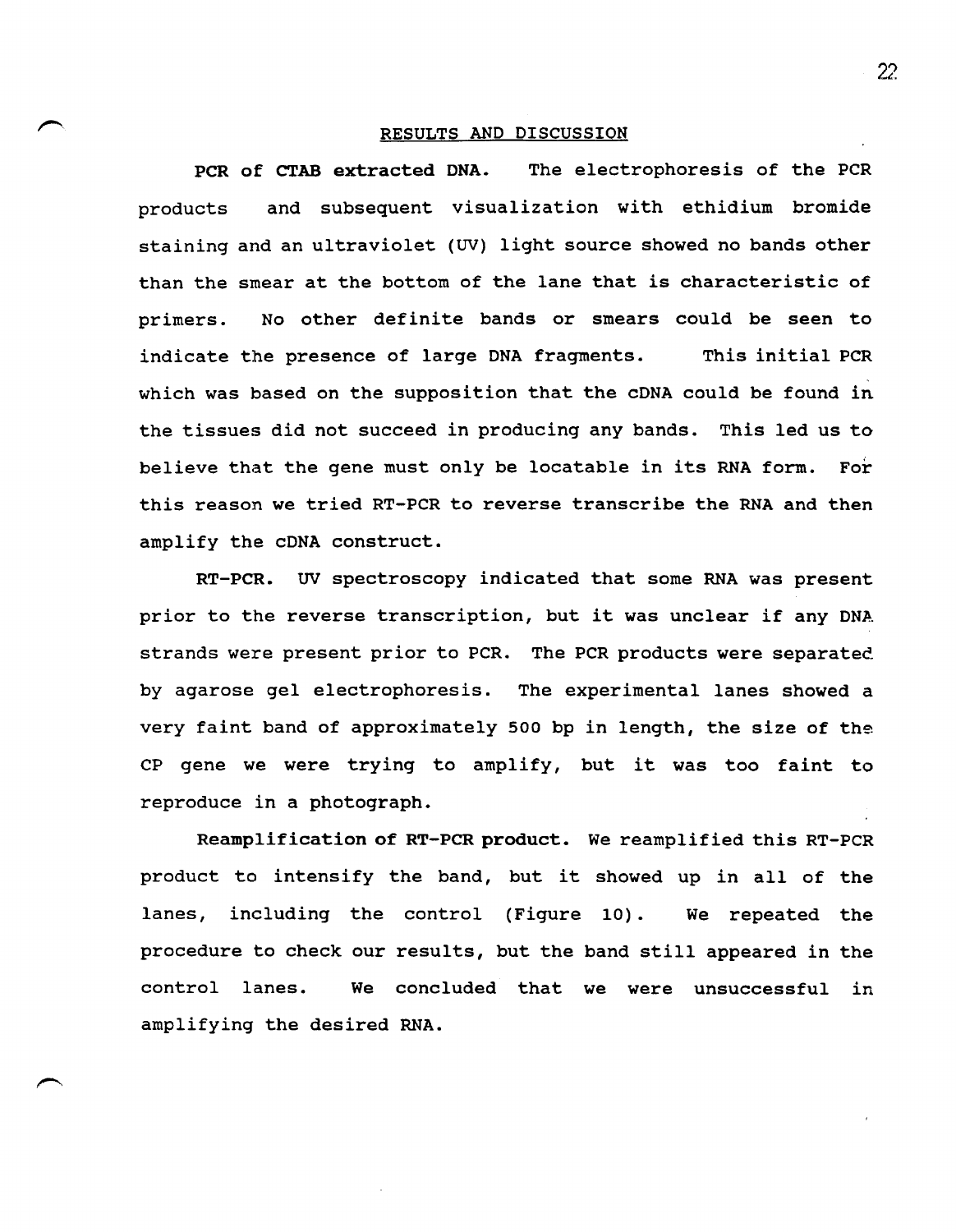

# Figure 10. The agarose gel electrophoresis of the reamplified RT-PCR products.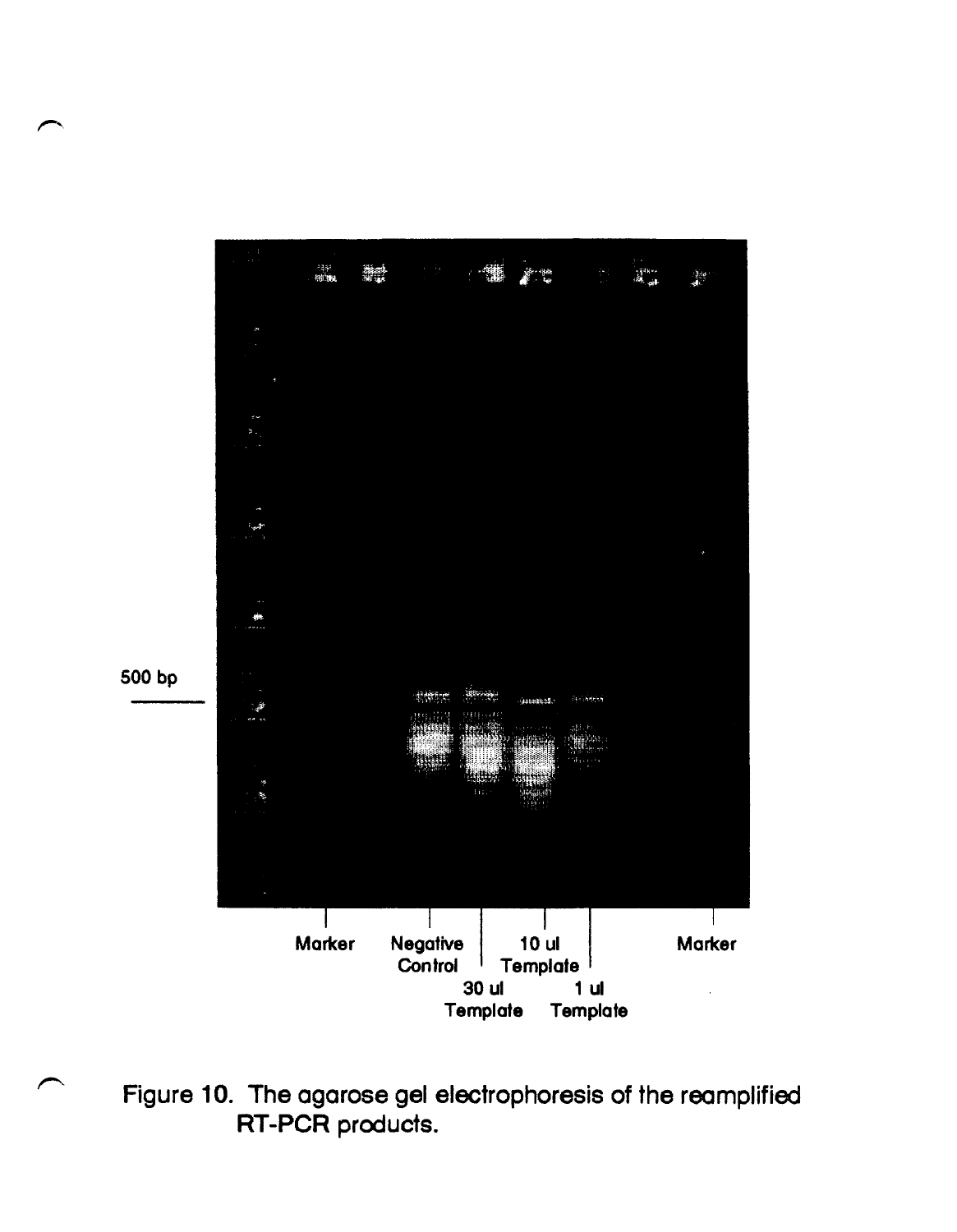#### CONCLUSIONS

The most probable source of error which could have caused our lack of positive results is the synthesis of the primers within our own lab. To date, none of the primers we have produced have given any definitive results. The decision has been made to order the primers from a biological supply company. When the new primers arrive, we will repeat the CTAB extraction and PCR. If this fails to work, we will once again proceed to RT-PCR, using a higher concentration of RNA this time. Once we have isolated the C? gene, we will clone it into pG35bar B. We will use the new plasmid to biolistically bombard the callus tissue, following the protocol which has already been successfully used in our lab with pG35bar B. The tissues will be exposed to PPT, and any survivors will be made to mature into adult orchids and challenged with TMV-O. Once the full protocol for introducing the TMV-O CP gene into orchid tissues is developed, we will be able to use it to clone other genes into the orchid or other plants by way of biolistic bombardment with the selectable marker bar. These genes can code for resistance to other viruses or unique traits which would enhance the esthetic: quality of the orchids.

 $24$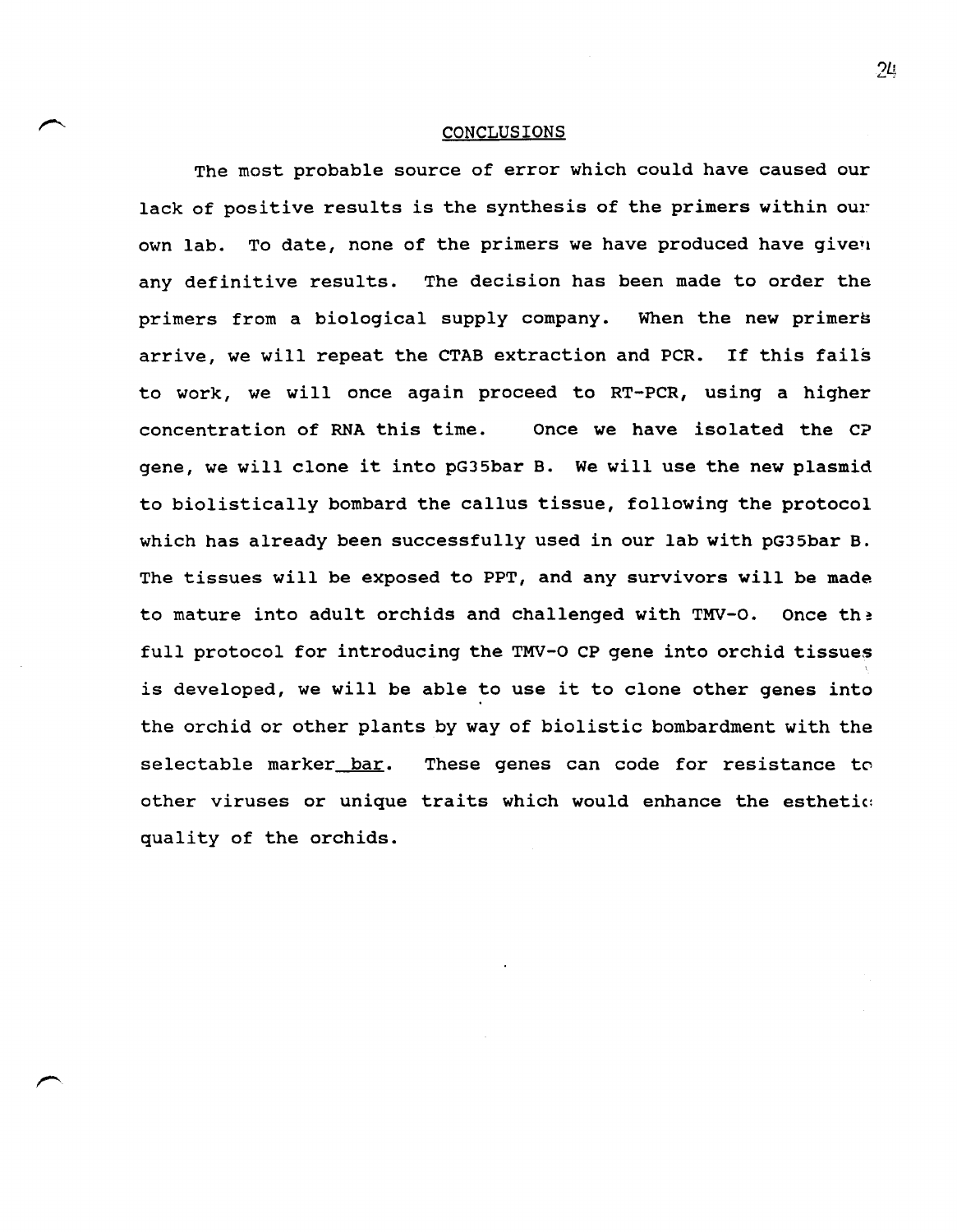#### REFERENCES CITED

1. Bodnaruk W. H., G. R. Hennen, F. W. Zettler, and J.J. Sheenan.<br>1979. AOS Bulletin 48:26-27. AOS Bulletin 48:26-27.

2. Lawson R. H. and M. Branigan. 1986. p. 108 in Handbook of Orchid Pests and Diseases. American Orchid Society, West Palm Beach.

3. Golemboski, D. B., G. P. Lomonossoff, and M. zaitlin. 1990. "Plants transformed with tobacco mosaic virus non-structural gene sequence are resistant to the virus." Proc. Natl. Acad. Sci. USA, 87: 6311-6315.

4. Powell P. A ., D. M. Stark, P.R. Sanders, an R.N. Beachy. 1989. "Protection against tobacco mosaic virus in transgenic plants that express tobacco mosaic virus antisense RNA." Proc. Natl. Acad. Sci. USA 86: 6949-6952.

5. Day A. G., E. R. Bejarano, K. W. Buck, M. Burrell, an C. P. Lichtenstein. 1991. "Expression of an antisense viral gene in transgenic tobacco confers resistance to the DNA virus tomato golden mosaic virus." Proc. Natl. Acad. Sci. USA, 88: 6721-6725.

6. Simons R.W. 1988. "Naturally occurring antisense RNA control - a brief review." Gene. 72: 35-44.

7. Powell P.A.., R. S. Nelson, B. De, N. Hoffmann, S.G. Rogers,<br>R.T. Fraley, and R. N. Beachy. 1986. "Delay of disease R.T. Fraley, and R. N. Beachy. 1986. development in transgenic plants that express the tobacco mosaic virus coat protein gene." Science, 232: 738-743.

8. Powell P. A., P.R. Sanders, N. Turner, R.T. Fraley, and R.N.<br>Beachy. 1990. "Protection against tobacco mosaic virus infection 1990. "Protection against tobacco mosaic virus infection in transgenic plants requires accumulation of coat protein rather that coat protein RNA sequences." Virology. 175: 124-130.

9. Wu x., R. N. Beachy, T. M. A. Wilson, and J. G. Shaw. 1990. "Inhibition of uncoating of tobacco mosaic virus particles in protoplasts from transgenic tobacco plants that express the viral coat protein gene." Virology 179:893-895.

10. Osbourn J. K., J. W. watts, R. N. Beachy, an T.M.A. Wilson. 1989. "Evidence that nucleocapsid disassembly and a later step in virus replication are inhibited in transgenic tobacco protoplasts expressing TMV coat protein." Virology. 172: 370-373.

11. Pearson M. N. and J.S. Cole. 1991. "Further observations on the effects of Cymbidium mosaic virus and Odontoglossum ringspot virus on the growth of Cymbidium orchids." J. Phytopath. 131: 193-198.

12. Wisler G. C., F. W. Zettle, T. J. Sheehan. 1979. "Relative incidence of Cymbidium mosaic and odontoglossum ringspot viruses ir.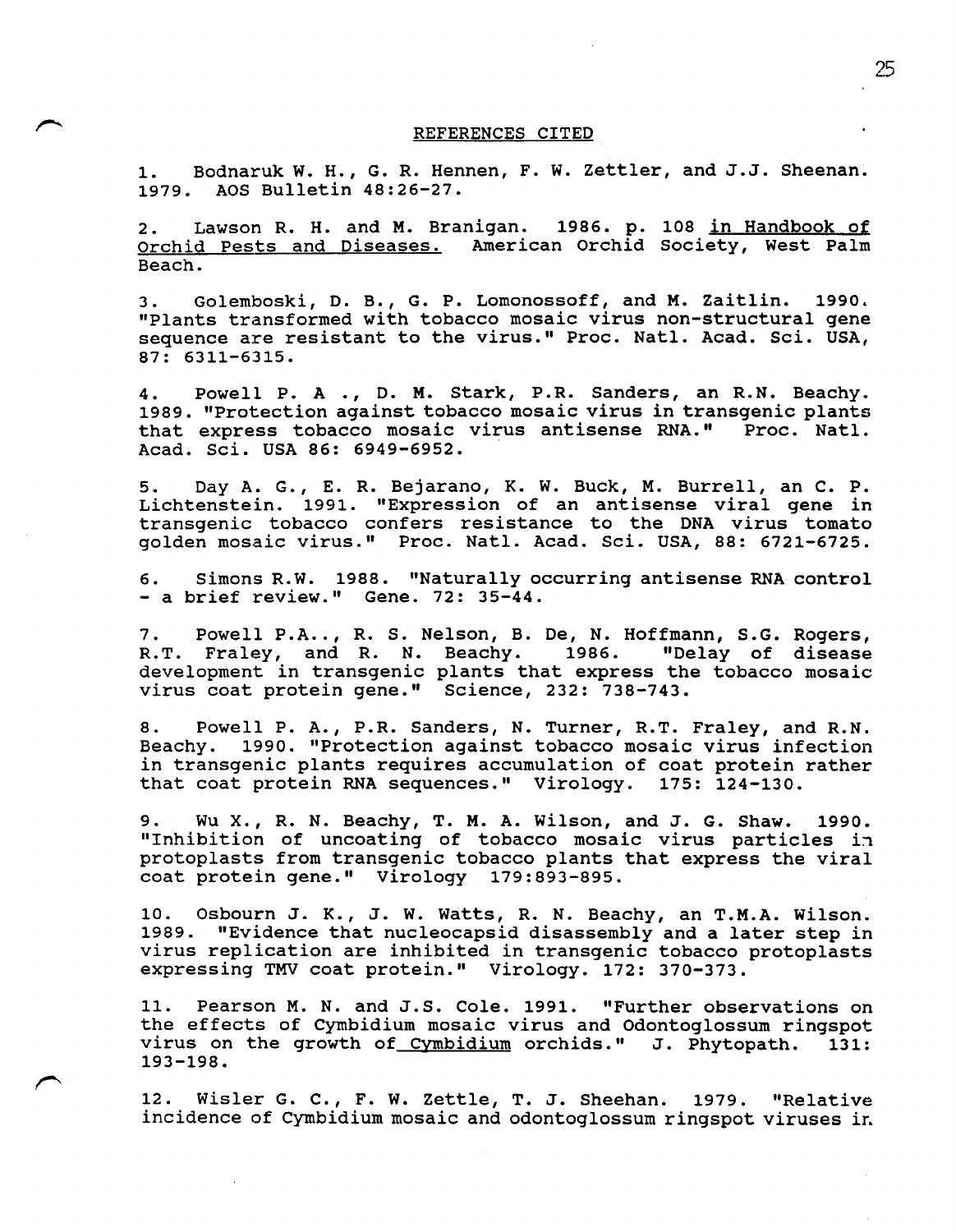several genera of wild and cultivated orchids." Proc. Fla. State Hort. Soc. 92: 339-340.

13. Hooykaas P. J. J. 1989. "Transformation of plant cells via Agrobacterium." Plant Mol. BioI. 13: 327-336.

14. Rathore, K.S., Chowdhury, V.K., Hodges, T.K. 1993. "Use of bare as a selectable marker gene and for the production herbicide-resistant rice plants from protoplasts." Plant Mol. BioI. 21: 871-884.

15. Klein T.M., E.D. Wolf, R. Wu, J.C. Sanford. 1987. "High velocity microprojectile for delivering nucleic acids into living cells." Nature. 327: 70-73.

16. Klein T.M., E.C. Harper, Z. Svab, J.C. Sanford, M.E. Fromm, P. Maliga. 1988. "Stable genetic transformation of intact Nicotiana cells by particle bombardment projectiles." Proc. Natl. Acad. Sci .USA. 85: 8502-8508.

17. Gordon-Kamm, W.J., Spencer,T.M., Mangano, M.L., Adams, T.R., Daines, R.J., Start, W.G., O'Brien, J.V., Chambers, S.A., Adams, W.R., willets, N.G., Rice, T.B., Mackey, C.J., Krueger, R.W., Kausch, A.P., and Lemauz, P.G. (1990). Plant Cell. 7: 603-618.

18. Takeuchi, Y., Dotson, M., Keen, N. T. 1991. "A flowing helium device for the acceleration of DNA-coated microprojectiles and its use to transform cells in intact plant tissues." Poster presentation-Third International Congress of the International Society for Plant Molecular Biology.

19. Kondo, Y., T. Shomura, Y. Ogawa, T. Tsuruoka, H. Watanabe, K. Totukawa, T. Suzuki, C. Moriyama, J. Yoshida, S. Inouye, T. Niida. "Studies on a new antibiotic SF-1293, 1. Isolation and physico-chemical and biological characterization of SF-1293 substances." Sci., Rep. Meiji Seika. 13: 34-41.

20. Thompson, C.J., N.R. Movva, R. Tizard, R. Crameri, J.E. Davies, M. Lauwereys, J. Botterman. 1987. "Characterization of the herbicide-resistance gene bar from Streptomyces hygroscopicus." EMBO J. 6: 1072-1074.

21. Tachibana K., T. Watanabe, T. Sekizawa, T. Takemutsu. 1986. "Action mechanism of bialaphos. II. Accumulation of ammonia in plants treated with bialaphos." J. Pest. Sci. 11: 33-37.

22. Strauch E., W. Wohlleben, A. Puhler. 1988. "Cloning of a phosphinothricin N-acetyltransferse gene from Streptomyces phosphinothricin N-acetyltransferse qene viridochromogenes Tu494 and its expression in streptomyces lividans and Escherichia coli." Gene. 63: 65-74.

23. D'Halluin K., M. DeBlock, J. Denecke, J. Janssens, J. Leemans, A. Reynaerts, J. Botterman. 1992. "The bar gene as selectable and screenable marker in plant engineering." Methods Enzymology. 216: